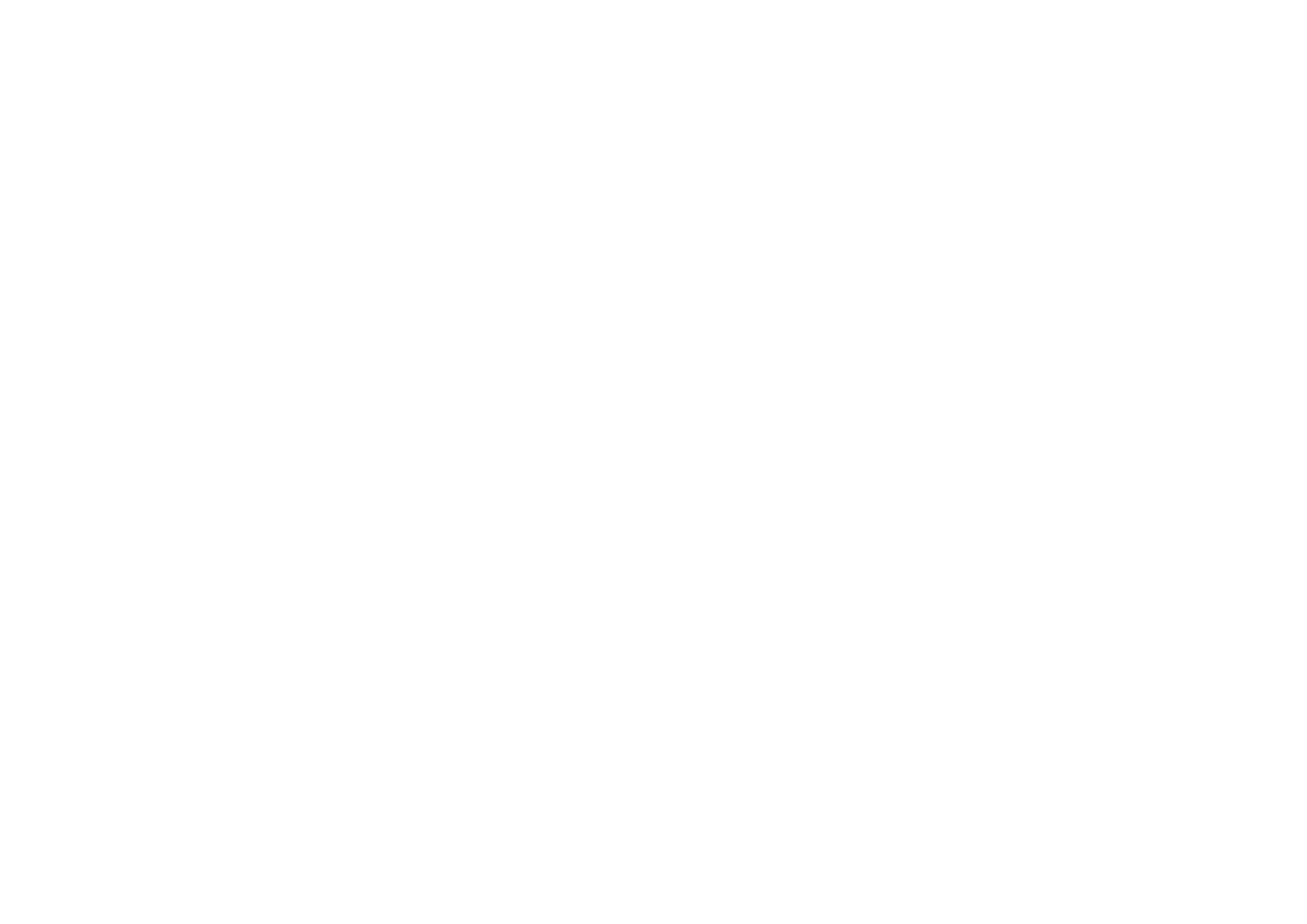# **YouGov / The Sunday Times Survey Re**

# **Sample Size: 1985 GB Adults**

**Fieldwork: 3rd - 4th October 2013**

|                                                                                |                        |              |                |                  | Region              |                |                |
|--------------------------------------------------------------------------------|------------------------|--------------|----------------|------------------|---------------------|----------------|----------------|
|                                                                                |                        | Total        | London         | Rest of<br>South | Midlands /<br>Wales | <b>North</b>   | Scotland       |
|                                                                                | <b>Weighted Sample</b> | 1985         | 254            | 645              | 425                 | 488            | 173            |
| Unweighted Sample                                                              |                        | 1985         | 269            | 650              | 385                 | 486            | 195            |
|                                                                                |                        | %            | $\%$           | $\%$             | $\%$                | %              | %              |
|                                                                                |                        |              |                |                  |                     |                |                |
| <b>Headline Voting Intention</b><br>[Excluding Don't knows and Wouldn't votes] |                        |              |                |                  |                     |                |                |
| Con                                                                            |                        | 33           | 34             | 41               | 35                  | 29             | 14             |
| Lab                                                                            |                        | 38           | 43             | 30               | 36                  | 47             | 44             |
| Lib Dem                                                                        |                        | 11           | 9              | 12               | 11                  | 9              | 11             |
| Other                                                                          |                        | 18           | 14             | 18               | 18                  | 14             | 31             |
| <b>Other Parties Voting Intention</b>                                          |                        |              |                |                  |                     |                |                |
| <b>UKIP</b>                                                                    |                        | 13           | 12             | 15               | 15                  | 11             | 6              |
| SNP / PCY                                                                      |                        | $\mathbf 2$  | 0              | 0                | 1                   | 0              | 21             |
| Green                                                                          |                        | $\mathbf{2}$ | $\overline{2}$ | $\overline{2}$   | 1                   | $\overline{2}$ | $\overline{2}$ |
| <b>BNP</b>                                                                     |                        | 0            | 0              | 0                | 1                   | 0              | $\mathbf 0$    |
| Respect                                                                        |                        | 0            | 0              | 0                | 0                   | 0              | $\mathbf 0$    |
| Other                                                                          |                        | 1            | 0              | 0                | 1                   | $\Omega$       | 3              |
| <b>Non Voters</b>                                                              |                        |              |                |                  |                     |                |                |
| <b>Would Not Vote</b>                                                          |                        | 7            | 8              | 8                | 6                   | $\overline{7}$ | 3              |
| Don't know                                                                     |                        | 13           | 12             | 14               | 11                  | 12             | 18             |
|                                                                                | Oct 2-3 Oct 3-4        |              |                |                  |                     |                |                |
| Do you approve or disapprove of the<br>Government's record to date?            |                        |              |                |                  |                     |                |                |
| Approve                                                                        | 30                     | 33           | 40             | 35               | 35                  | 29             | 20             |
| Disapprove                                                                     | 55                     | 55           | 48             | 50               | 50                  | 63             | 72             |
| Don't know                                                                     | 16                     | 12           | 12             | 15               | 15                  | 8              | 8              |
|                                                                                |                        |              |                |                  |                     |                |                |
|                                                                                | Sept 26-<br>27         | Oct 3-4      |                |                  |                     |                |                |
| Do you think that David Cameron is doing well                                  |                        |              |                |                  |                     |                |                |
| or badly as Prime Minister?                                                    |                        |              |                |                  |                     |                |                |
| Very well                                                                      | 5                      | 5            | 6              | 6                | 4                   | $\overline{7}$ | 1              |
| Fairly well                                                                    | 33                     | 36           | 39             | 40               | 42                  | 29             | 27             |
| <b>TOTAL WELL</b>                                                              | 38                     | 41           | 45             | 46               | 46                  | 36             | 28             |
| Fairly badly                                                                   | 32                     | 29           | 29             | 26               | 28                  | 32             | 33             |
| Very badly                                                                     | 25                     | 24           | 21             | 21               | 21                  | 27             | 35             |
| <b>TOTAL BADLY</b>                                                             | 57                     | 53           | 50             | 47               | 49                  | 59             | 68             |
| Don't know                                                                     | 6                      | 6            | 6              | 7                | 5                   | 5              | 5              |

 $\mathbf{r}$ 

▃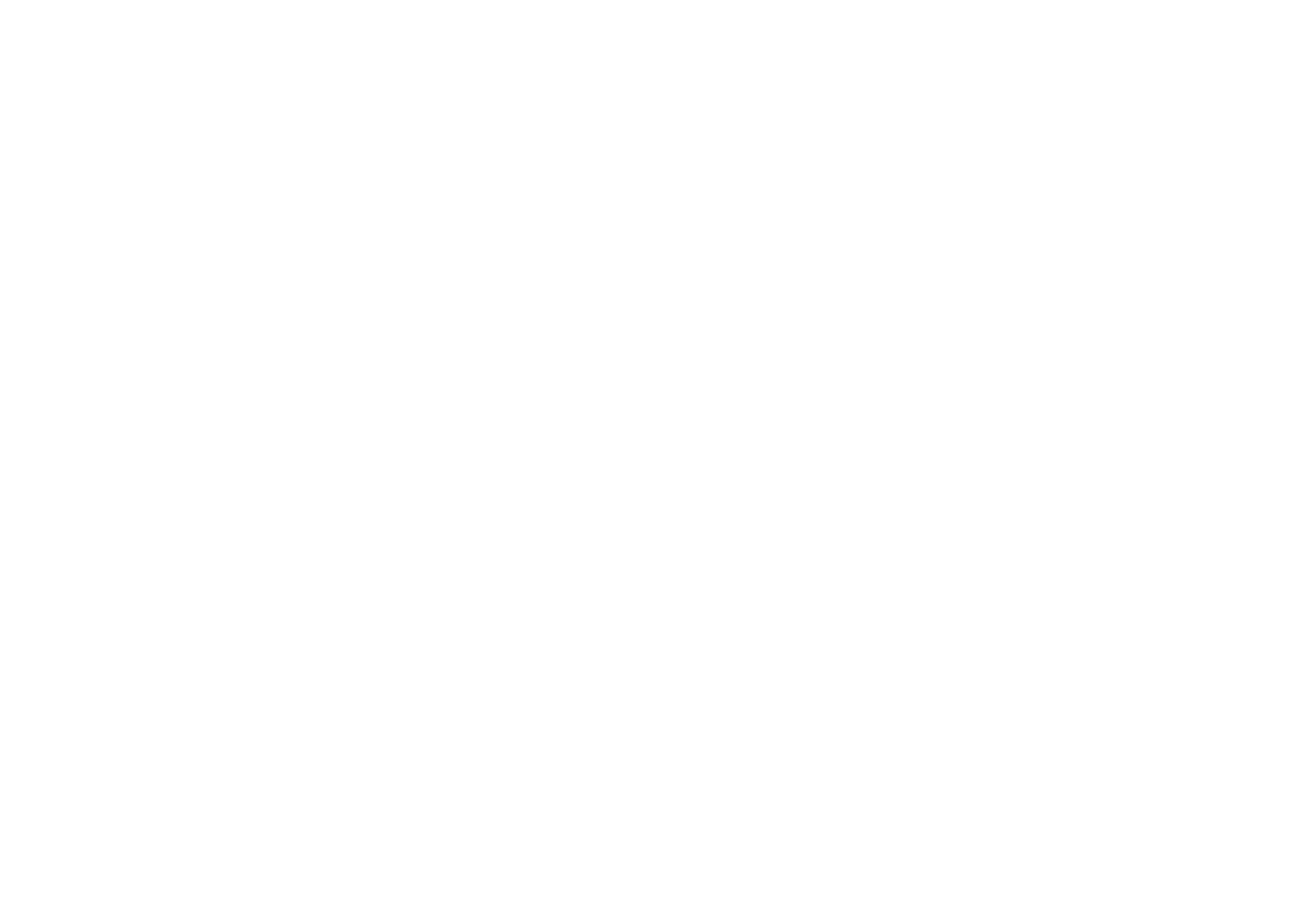|                                                                                                                        |                    |                    | <b>Voting intention</b><br>Lib |                    |                |                   | <b>2010 Vote</b>   |                   |                | Gender         |                      |                   | Age     |                |                      | <b>Social Grade</b>  | Newspaper<br>Readership |                                     |
|------------------------------------------------------------------------------------------------------------------------|--------------------|--------------------|--------------------------------|--------------------|----------------|-------------------|--------------------|-------------------|----------------|----------------|----------------------|-------------------|---------|----------------|----------------------|----------------------|-------------------------|-------------------------------------|
|                                                                                                                        |                    | Total              | Con                            | Lab                | Dem            | <b>UKIP</b>       | Con                | Lab               | Lib<br>Dem     | Male           | Female I             | 18-24             | 25-39   | 40-59          | 60+                  | ABC1                 | C <sub>2</sub> DE       | Daily Mail / Scottish<br>Daily Mail |
| <b>Weighted Sample</b>                                                                                                 |                    | 1985               | 532                            | 612                | 168            | 201               | 635                | 485               | 418            | 963            | 1022                 | 236               | 502     | 679            | 568                  | 1131                 | 854                     | 273                                 |
| Unweighted Sample                                                                                                      |                    | 1985               | 512                            | 622                | 153            | 217               | 604                | 483               | 463            | 932            | 1053                 | 162               | 512     | 767            | 544                  | 1322                 | 663                     | 316                                 |
|                                                                                                                        |                    | $\%$               | $\frac{9}{6}$                  | %                  | $\frac{9}{6}$  | $\frac{9}{6}$     | $\frac{0}{0}$      | %                 | %              | $\%$           | $\frac{9}{6}$        | %                 | %       | $\%$           | %                    | %                    | $\%$                    | $\%$                                |
|                                                                                                                        | Sept 26-<br>27     | Oct 3 -4           |                                |                    |                |                   |                    |                   |                |                |                      |                   |         |                |                      |                      |                         |                                     |
| Do you think Ed Miliband is doing well or badly<br>as leader of the Labour party?                                      |                    |                    |                                |                    |                |                   |                    |                   |                |                |                      |                   |         |                |                      |                      |                         |                                     |
| Very well                                                                                                              | 5                  | 4                  | $\mathbf 0$                    | 13                 | 3              | 0                 | 0                  | 11                | 5              | 5              | 4                    | 3                 | 3       | $\overline{7}$ | 4                    | $\overline{4}$       | 5                       | 2                                   |
| Fairly well                                                                                                            | 25                 | 25                 | 10                             | 54                 | 22             | 9                 | 10                 | 48                | 28             | 24             | 27                   | 24                | 28      | 25             | 24                   | 24                   | 28                      | 17                                  |
| <b>TOTAL WELL</b>                                                                                                      | 30                 | 29                 | 10                             | 67                 | 25             | 9                 | 10                 | 59                | 33             | 29             | 31                   | 27                | 31      | 32             | 28                   | 28                   | 33                      | 19                                  |
| Fairly badly                                                                                                           | 33                 | 34                 | 42                             | 22                 | 51             | 33                | 38                 | 25                | 42             | 33             | 35                   | 31                | 34      | 33             | 36                   | 35                   | 32                      | 35                                  |
| Very badly                                                                                                             | 27                 | 26                 | 44                             | $\overline{4}$     | 15             | 57                | 45                 | 9                 | 16             | 30             | 22                   | 23                | 20      | 27             | 31                   | 27                   | 25                      | 42                                  |
| <b>TOTAL BADLY</b>                                                                                                     | 60                 | 60                 | 86                             | 26                 | 66             | 90                | 83                 | 34                | 58             | 63             | 57                   | 54                | 54      | 60             | 67                   | 62                   | 57                      | 77                                  |
| Don't know                                                                                                             | 10 <sup>10</sup>   | 10                 | 5                              | $\overline{7}$     | 8              | $\mathbf{1}$      | $\overline{7}$     | $\overline{7}$    | 10             | 8              | 13                   | 20                | 15      | 8              | 5                    | 10                   | 10                      | $\overline{4}$                      |
| Do you think that Nick Clegg is doing well or<br>badly as leader of the Liberal Democrats?<br>Very well<br>Fairly well | $\mathbf{1}$<br>20 | $\mathbf{2}$<br>21 | $\overline{2}$<br>33           | $\mathbf{1}$<br>10 | 13<br>60       | $\mathbf 0$<br>11 | $\mathbf{1}$<br>28 | $\mathbf 0$<br>12 | 6<br>27        | 2<br>22        | $\overline{2}$<br>20 | $\mathbf 0$<br>21 | 2<br>21 | 3<br>19        | $\overline{2}$<br>23 | $\overline{2}$<br>23 | $\overline{2}$<br>18    | $\overline{2}$<br>15                |
| <b>TOTAL WELL</b>                                                                                                      | 21                 | 23                 | 35                             | 11                 | 73             | 11                | 29                 | 12                | 33             | 24             | 22                   | 21                | 23      | 22             | 25                   | 25                   | 20                      | 17                                  |
| Fairly badly                                                                                                           | 32                 | 31                 | 34                             | 31                 | 20             | 30                | 31                 | 30                | 35             | 30             | 32                   | 24                | 30      | 34             | 32                   | 34                   | 28                      | 34                                  |
| Very badly                                                                                                             | 37                 | 37                 | 25                             | 52                 | 5              | 58                | 31                 | 52                | 28             | 40             | 34                   | 37                | 32      | 38             | 40                   | 34                   | 41                      | 43                                  |
| <b>TOTAL BADLY</b>                                                                                                     | 69                 | 68                 | 59                             | 83                 | 25             | 88                | 62                 | 82                | 63             | 70             | 66                   | 61                | 62      | 72             | 72                   | 68                   | 69                      | 77                                  |
| Don't know                                                                                                             | 10                 | 9                  | 6                              | 6                  | $\overline{2}$ | $\overline{2}$    | 8                  | 5                 | $\overline{4}$ | 6              | 12                   | 19                | 15      | $\overline{7}$ | 3                    | 8                    | 11                      | 5                                   |
| Do you think the Conservative and Liberal<br>Democrat coalition partners are working<br>together well or badly?        | Sept 26-<br>27     | Oct 3 -4           |                                |                    |                |                   |                    |                   |                |                |                      |                   |         |                |                      |                      |                         |                                     |
| Verv well                                                                                                              | 2                  | $\mathbf{2}$       | 4                              | $\mathbf 0$        | $\overline{7}$ | $\mathbf 0$       | 3                  | 0                 | 4              | $\overline{2}$ | 2                    | $\mathbf 0$       | 2       | $\overline{2}$ | 2                    | $\overline{2}$       | $\mathbf{1}$            | 1                                   |
| Fairly well                                                                                                            | 31                 | 32                 | 64                             | 10                 | 63             | 16                | 51                 | 15                | 37             | 34             | 30                   | 28                | 31      | 31             | 36                   | 36                   | 27                      | 35                                  |
| <b>TOTAL WELL</b>                                                                                                      | 33                 | 34                 | 68                             | 10                 | 70             | 16                | 54                 | 15                | 41             | 36             | 32                   | 28                | 33      | 33             | 38                   | 38                   | 28                      | 36                                  |
| Fairly badly                                                                                                           | 35                 | 34                 | 23                             | 42                 | 22             | 45                | 29                 | 41                | 33             | 34             | 35                   | 27                | 36      | 35             | 35                   | 36                   | 33                      | 40                                  |
| Very badly                                                                                                             | 25                 | 25                 | 5                              | 45                 | $\overline{4}$ | 38                | 13                 | 41                | 22             | 24             | 26                   | 26                | 21      | 27             | 25                   | 19                   | 33                      | 21                                  |
| <b>TOTAL BADLY</b>                                                                                                     | 60                 | 59                 | 28                             | 87                 | 26             | 83                | 42                 | 82                | 55             | 58             | 61                   | 53                | 57      | 62             | 60                   | 55                   | 66                      | 61                                  |
| Don't know                                                                                                             | $\overline{7}$     | $\overline{7}$     | 4                              | 3                  | 4              | $\Omega$          | $\overline{4}$     | 3                 | 5              | 6              | 8                    | 18                | 10      | 5              | $\overline{2}$       | $\overline{7}$       | $\overline{7}$          | 3                                   |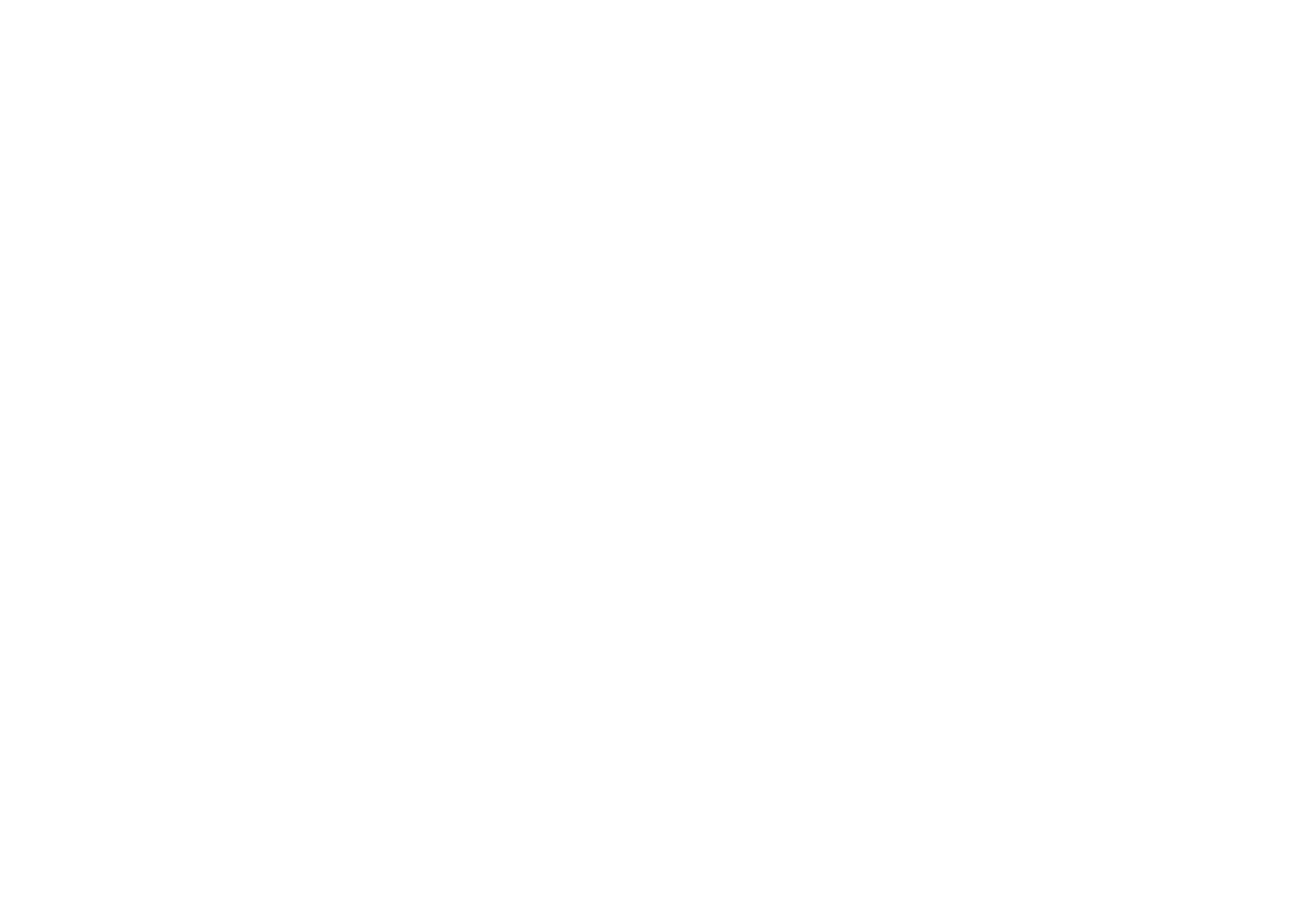|                                                                                                                                             |                          |                          |               |                          | Region              |               |                         |
|---------------------------------------------------------------------------------------------------------------------------------------------|--------------------------|--------------------------|---------------|--------------------------|---------------------|---------------|-------------------------|
|                                                                                                                                             |                          | Total                    | London        | Rest of<br>South         | Midlands /<br>Wales | <b>North</b>  | Scotland                |
|                                                                                                                                             | <b>Weighted Sample</b>   | 1985                     | 254           | 645                      | 425                 | 488           | 173                     |
| Unweighted Sample                                                                                                                           |                          | 1985                     | 269           | 650                      | 385                 | 486           | 195                     |
|                                                                                                                                             |                          | $\frac{9}{6}$            | $\%$          | $\%$                     | $\%$                | $\%$          | $\%$                    |
|                                                                                                                                             | Sept 26-<br>27           | Oct 3-4                  |               |                          |                     |               |                         |
| Do you think Ed Miliband is doing well or badly<br>as leader of the Labour party?                                                           |                          |                          |               |                          |                     |               |                         |
| Very well                                                                                                                                   | 5                        | 4                        | 3             | 3                        | 5                   | 6             | 6                       |
| Fairly well                                                                                                                                 | 25                       | 25                       | 26            | 21                       | 24                  | 30            | 33                      |
| <b>TOTAL WELL</b>                                                                                                                           | 30                       | 29                       | 29            | 24                       | 29                  | 36            | 39                      |
| Fairly badly                                                                                                                                | 33                       | 34                       | 32            | 38                       | 28                  | 34            | 36                      |
| Very badly                                                                                                                                  | 27                       | 26                       | 28            | 27                       | 32                  | 21            | 20                      |
| <b>TOTAL BADLY</b>                                                                                                                          | 60                       | 60                       | 60            | 65                       | 60                  | 55            | 56                      |
| Don't know                                                                                                                                  | 10                       | 10                       | 12            | 10                       | 12                  | 9             | 6                       |
| Do you think that Nick Clegg is doing well or<br>badly as leader of the Liberal Democrats?<br>Very well<br>Fairly well<br><b>TOTAL WELL</b> | $\mathbf{1}$<br>20<br>21 | $\mathbf{2}$<br>21<br>23 | 2<br>23<br>25 | $\mathbf{1}$<br>24<br>25 | 2<br>19<br>21       | 3<br>19<br>22 | $\mathbf 0$<br>17<br>17 |
| Fairly badly                                                                                                                                | 32                       | 31                       | 33            | 32                       | 30                  | 31            | 28                      |
| Very badly                                                                                                                                  | 37                       | 37                       | 32            | 31                       | 42                  | 38            | 47                      |
| <b>TOTAL BADLY</b>                                                                                                                          | 69                       | 68                       | 65            | 63                       | 72                  | 69            | 75                      |
| Don't know                                                                                                                                  | 10                       | 9                        | 10            | 11                       | 8                   | 8             | $\overline{7}$          |
| Do you think the Conservative and Liberal<br>Democrat coalition partners are working<br>together well or badly?                             | Sept 26-<br>27           | $Oct3 -4$                |               |                          |                     |               |                         |
| Very well                                                                                                                                   | 2                        | $\mathbf{2}$             | 1             | $\mathbf{1}$             | $\mathbf{1}$        | 3             | $\mathbf{1}$            |
| Fairly well                                                                                                                                 | 31                       | 32                       | 40            | 32                       | 33                  | 28            | 29                      |
| <b>TOTAL WELL</b>                                                                                                                           | 33                       | 34                       | 41            | 33                       | 34                  | 31            | 30                      |
| Fairly badly                                                                                                                                | 35                       | 34                       | 33            | 36                       | 34                  | 33            | 35                      |
| Very badly                                                                                                                                  | 25                       | 25                       | 21            | 21                       | 25                  | 30            | 31                      |
|                                                                                                                                             |                          |                          |               |                          |                     |               |                         |
| <b>TOTAL BADLY</b>                                                                                                                          | 60                       | 59                       | 54            | 57                       | 59                  | 63            | 66                      |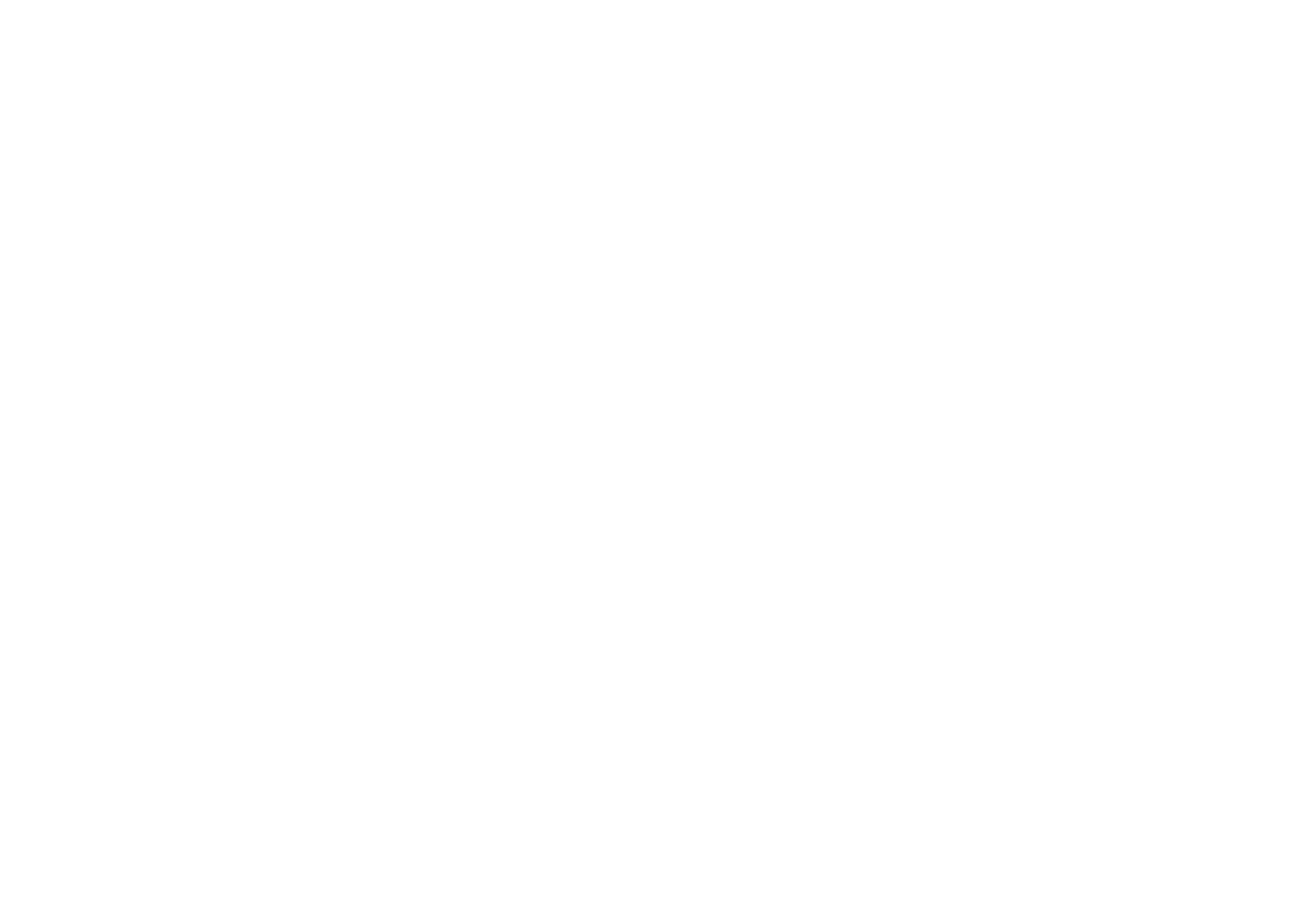|                                                                                     |                        |             | <b>Voting intention</b> |                         |              | <b>2010 Vote</b>        |                |                | Gender        |                |                | Age         |                |                | <b>Social Grade</b> | Newspaper<br>Readership |                   |                                            |
|-------------------------------------------------------------------------------------|------------------------|-------------|-------------------------|-------------------------|--------------|-------------------------|----------------|----------------|---------------|----------------|----------------|-------------|----------------|----------------|---------------------|-------------------------|-------------------|--------------------------------------------|
|                                                                                     |                        | Total       | Con                     | Lab                     | Lib<br>Dem   | <b>UKIP</b>             | Con            | Lab            | Lib<br>Dem    | Male           | Female         | 18-24       | 25-39          | 40-59          | $60+$               | ABC1                    | C <sub>2</sub> DE | Daily Mail / Scottish<br><b>Daily Mail</b> |
|                                                                                     | <b>Weighted Sample</b> | 1985        | 532                     | 612                     | 168          | 201                     | 635            | 485            | 418           | 963            | 1022           | 236         | 502            | 679            | 568                 | 1131                    | 854               | 273                                        |
| Unweighted Sample                                                                   |                        | 1985        | 512                     | 622                     | 153          | 217                     | 604            | 483            | 463           | 932            | 1053           | 162         | 512            | 767            | 544                 | 1322                    | 663               | 316                                        |
|                                                                                     |                        | %           | $\frac{9}{6}$           | %                       | %            | $\%$                    | $\frac{0}{0}$  | $\%$           | $\frac{9}{6}$ | %              | $\%$           | $\%$        | $\%$           | %              | $\frac{0}{0}$       | %                       | $\%$              | $\frac{9}{6}$                              |
|                                                                                     | Sept 26-<br>27         | Oct 3-4     |                         |                         |              |                         |                |                |               |                |                |             |                |                |                     |                         |                   |                                            |
| Do you think this coalition government is good<br>or bad for people like you?       |                        |             |                         |                         |              |                         |                |                |               |                |                |             |                |                |                     |                         |                   |                                            |
| Very good                                                                           | $\overline{2}$         | 3           | 4                       | 0                       | 17           | 0                       | 3              | $\mathbf 0$    | 6             | $\overline{2}$ | 3              | 3           | $\overline{2}$ | $\overline{c}$ | 4                   | 3                       | $\overline{c}$    | 2                                          |
| Fairly good                                                                         | 19                     | 20          | 41                      | 5                       | 43           | 11                      | 31             | 10             | 23            | 21             | 19             | 16          | 21             | 21             | 19                  | 23                      | 15                | 20                                         |
| <b>TOTAL GOOD</b>                                                                   | 21                     | 23          | 45                      | $5\phantom{.0}$         | 60           | 11                      | 34             | 10             | 29            | 23             | 22             | 19          | 23             | 23             | 23                  | 26                      | 17                | 22                                         |
| Fairly bad                                                                          | 28                     | 28          | 26                      | 31                      | 15           | 33                      | 28             | 31             | 24            | 27             | 28             | 27          | 24             | 29             | 30                  | 28                      | 27                | 33                                         |
| Very bad                                                                            | 27                     | 27          | 6                       | 51                      | 8            | 35                      | 13             | 44             | 25            | 27             | 27             | 28          | 22             | 29             | 28                  | 22                      | 33                | 23                                         |
| <b>TOTAL BAD</b>                                                                    | 55                     | 55          | 32                      | 82                      | 23           | 68                      | 41             | 75             | 49            | 54             | 55             | 55          | 46             | 58             | 58                  | 50                      | 60                | 56                                         |
| Doesn't make much difference either way                                             | 19                     | 18          | 22                      | 10                      | 16           | 20                      | 23             | 12             | 17            | 18             | 18             | 12          | 24             | 16             | 18                  | 19                      | 16                | 20                                         |
| Don't know                                                                          | 4                      | 5           | $\overline{2}$          | $\overline{2}$          | $\mathbf{1}$ | $\mathbf 0$             | $\overline{2}$ | 2              | 3             | $\overline{4}$ | 5              | 14          | $\overline{7}$ | 3              | $\mathbf{1}$        | $\overline{4}$          | 5                 | $\overline{2}$                             |
| Do you think the coalition government is<br>managing the economy well or badly?     |                        |             |                         |                         |              |                         |                |                |               |                |                |             |                |                |                     |                         |                   |                                            |
| Very well                                                                           | 5                      | 6           | 17                      | 0                       | 15           | $\mathbf{1}$            | 12             | 0              | 8             | 6              | 6              | 4           | 5              | 6              | 8                   | 7                       | 6                 | 8                                          |
| Fairly well                                                                         | 33                     | 33          | 70                      | 8                       | 49           | 28                      | 59             | 16             | 29            | 35             | 32             | 20          | 33             | 32             | 42                  | 39                      | 27                | 48                                         |
| <b>TOTAL WELL</b>                                                                   | 38                     | 39          | 87                      | 8                       | 64           | 29                      | 71             | 16             | 37            | 41             | 38             | 24          | 38             | 38             | 50                  | 46                      | 33                | 56                                         |
| Fairly badly                                                                        | 31                     | 31          | 6                       | 47                      | 25           | 38                      | 15             | 42             | 37            | 30             | 31             | 34          | 32             | 32             | 25                  | 31                      | 30                | 25                                         |
| Very badly                                                                          | 22                     | 21          | 2                       | 40                      | 5            | 25                      | 8              | 35             | 20            | 20             | 21             | 22          | 19             | 22             | 20                  | 16                      | 27                | 15                                         |
| <b>TOTAL BADLY</b>                                                                  | 53                     | 52          | 8                       | 87                      | 30           | 63                      | 23             | 77             | 57            | 50             | 52             | 56          | 51             | 54             | 45                  | 47                      | 57                | 40                                         |
| Don't know                                                                          | 10                     | 9           | 6                       | 5                       | 6            | 8                       | 6              | $\overline{7}$ | 6             | 8              | 10             | 21          | 11             | 8              | $\overline{4}$      | 8                       | 10                | $\overline{4}$                             |
| In your opinion how good or bad is the state of<br>Britain's economy at the moment? |                        |             |                         |                         |              |                         |                |                |               |                |                |             |                |                |                     |                         |                   |                                            |
| Very good                                                                           | $\mathbf{1}$           | $\mathbf 1$ | $\overline{c}$          | 0                       | 3            | 0                       | $\mathbf{1}$   | 0              | 1             | $\mathbf{1}$   | $\mathbf{1}$   | $\mathbf 0$ | $\mathbf{1}$   | 0              | 1                   |                         | $\mathbf 0$       | $\mathbf{1}$                               |
| Quite good                                                                          | 11                     | 12          | 33                      | 3                       | 13           | $\overline{4}$          | 24             | 6              | 8             | 14             | 11             | 12          | 10             | 11             | 16                  | 14                      | 11                | 20                                         |
| <b>TOTAL GOOD</b>                                                                   | 12                     | 13          | 35                      | $\overline{\mathbf{3}}$ | 16           | $\overline{\mathbf{4}}$ | 25             | 6              | 9             | 15             | 12             | 12          | 11             | 11             | 17                  | 15                      | 11                | 21                                         |
| Neither good nor bad                                                                | 31                     | 31          | 44                      | 20                      | 51           | 30                      | 42             | 23             | 32            | 32             | 30             | 27          | 33             | 31             | 32                  | 33                      | 29                | 34                                         |
| Quite bad                                                                           | 38                     | 35          | 17                      | 50                      | 26           | 43                      | 22             | 47             | 39            | 34             | 36             | 31          | 35             | 37             | 35                  | 35                      | 36                | 29                                         |
| Very bad                                                                            | 16                     | 17          | 3                       | 25                      | 6            | 23                      | 10             | 22             | 16            | 16             | 18             | 18          | 16             | 18             | 16                  | 14                      | 21                | 13                                         |
| <b>TOTAL BAD</b>                                                                    | 54                     | 52          | 20                      | 75                      | 32           | 66                      | 32             | 69             | 55            | 50             | 54             | 49          | 51             | 55             | 51                  | 49                      | 57                | 42                                         |
| Don't know                                                                          | 4                      | 3           | $\mathbf 1$             | $\overline{2}$          | 1            | 1                       | $\mathbf 1$    | 2              | 3             | 3              | $\overline{4}$ | 11          | 5              | $\overline{2}$ | 0                   | $\overline{4}$          | 3                 | $\overline{2}$                             |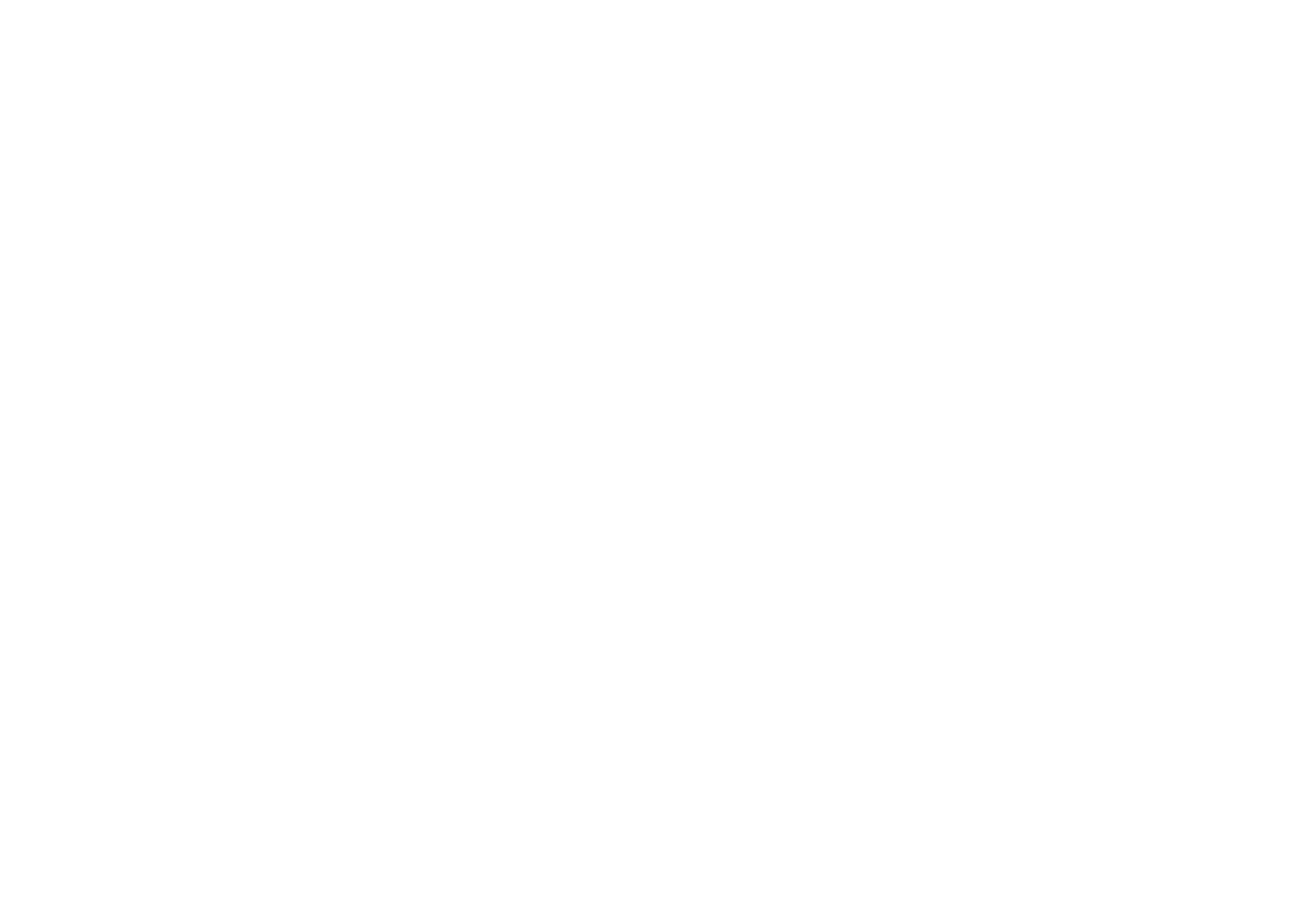|                                                                                     |                        |               |                |                  | Region              |                |                  |
|-------------------------------------------------------------------------------------|------------------------|---------------|----------------|------------------|---------------------|----------------|------------------|
|                                                                                     |                        | Total         | London         | Rest of<br>South | Midlands /<br>Wales | <b>North</b>   | Scotland         |
|                                                                                     | <b>Weighted Sample</b> | 1985          | 254            | 645              | 425                 | 488            | 173              |
| Unweighted Sample                                                                   |                        | 1985          | 269            | 650              | 385                 | 486            | 195              |
|                                                                                     |                        | $\frac{0}{0}$ | $\frac{9}{6}$  | $\frac{0}{0}$    | $\frac{0}{0}$       | $\frac{0}{0}$  | $\frac{9}{6}$    |
|                                                                                     | Sept 26-<br>27         | Oct 3 -4      |                |                  |                     |                |                  |
| Do you think this coalition government is good<br>or bad for people like you?       |                        |               |                |                  |                     |                |                  |
| Very good                                                                           | $\overline{2}$         | 3             | 2              | $\overline{2}$   | $\overline{2}$      | $\overline{4}$ | $\mathbf{1}$     |
| Fairly good                                                                         | 19                     | 20            | 23             | 22               | 21                  | 16             | 15               |
| <b>TOTAL GOOD</b>                                                                   | 21                     | 23            | 25             | 24               | 23                  | 20             | 16               |
| Fairly bad                                                                          | 28                     | 28            | 28             | 29               | 25                  | 29             | 27               |
| Very bad                                                                            | 27                     | 27            | 21             | 24               | 27                  | 31             | 37               |
| <b>TOTAL BAD</b>                                                                    | 55                     | 55            | 49             | 53               | 52                  | 60             | 64               |
| Doesn't make much difference either way                                             | 19                     | 18            | 21             | 18               | 19                  | 16             | 16               |
| Don't know                                                                          | 4                      | 5             | 6              | 6                | 5                   | 3              | 3                |
| Do you think the coalition government is<br>managing the economy well or badly?     |                        |               |                |                  |                     |                |                  |
| Very well                                                                           | 5                      | 6             | $\overline{7}$ | 5                | 8                   | 8              | $\overline{2}$   |
| Fairly well                                                                         | 33                     | 33            | 37             | 36               | 37                  | 29             | 24               |
| <b>TOTAL WELL</b>                                                                   | 38                     | 39            | 44             | 41               | 45                  | 37             | 26               |
| Fairly badly                                                                        | 31                     | 31            | 29             | 31               | 27                  | 30             | 39               |
| Very badly                                                                          | 22                     | 21            | 19             | 16               | 21                  | 26             | 26               |
| <b>TOTAL BADLY</b>                                                                  | 53                     | 52            | 48             | 47               | 48                  | 56             | 65               |
| Don't know                                                                          | 10                     | 9             | $\overline{7}$ | 12               | 8                   | 7              | 8                |
| In your opinion how good or bad is the state of<br>Britain's economy at the moment? |                        |               |                |                  |                     |                |                  |
| Very good                                                                           | $\mathbf 1$            | 1             | 1              | $\mathbf 0$      | 1                   | 1              | $\mathbf 0$      |
| Quite good                                                                          | 11                     | 12            | 12             | 13               | 12                  | 14             | 9                |
| <b>TOTAL GOOD</b>                                                                   | 12                     | 13            | 13             | 13               | 13                  | 15             | $\boldsymbol{9}$ |
| Neither good nor bad                                                                | 31                     | 31            | 38             | 33               | 32                  | 25             | 30               |
| Quite bad                                                                           | 38                     | 35            | 29             | 34               | 36                  | 37             | 40               |
| Very bad                                                                            | 16                     | 17            | 16             | 15               | 15                  | 21             | 20               |
| <b>TOTAL BAD</b>                                                                    | 54                     | 52            | 45             | 49               | 51                  | 58             | 60               |
| Don't know                                                                          | 4                      | 3             | 4              | 5                | 4                   | 2              | 1                |

 $\mathsf{r}$ 

ᅮ

 $\overline{\phantom{0}}$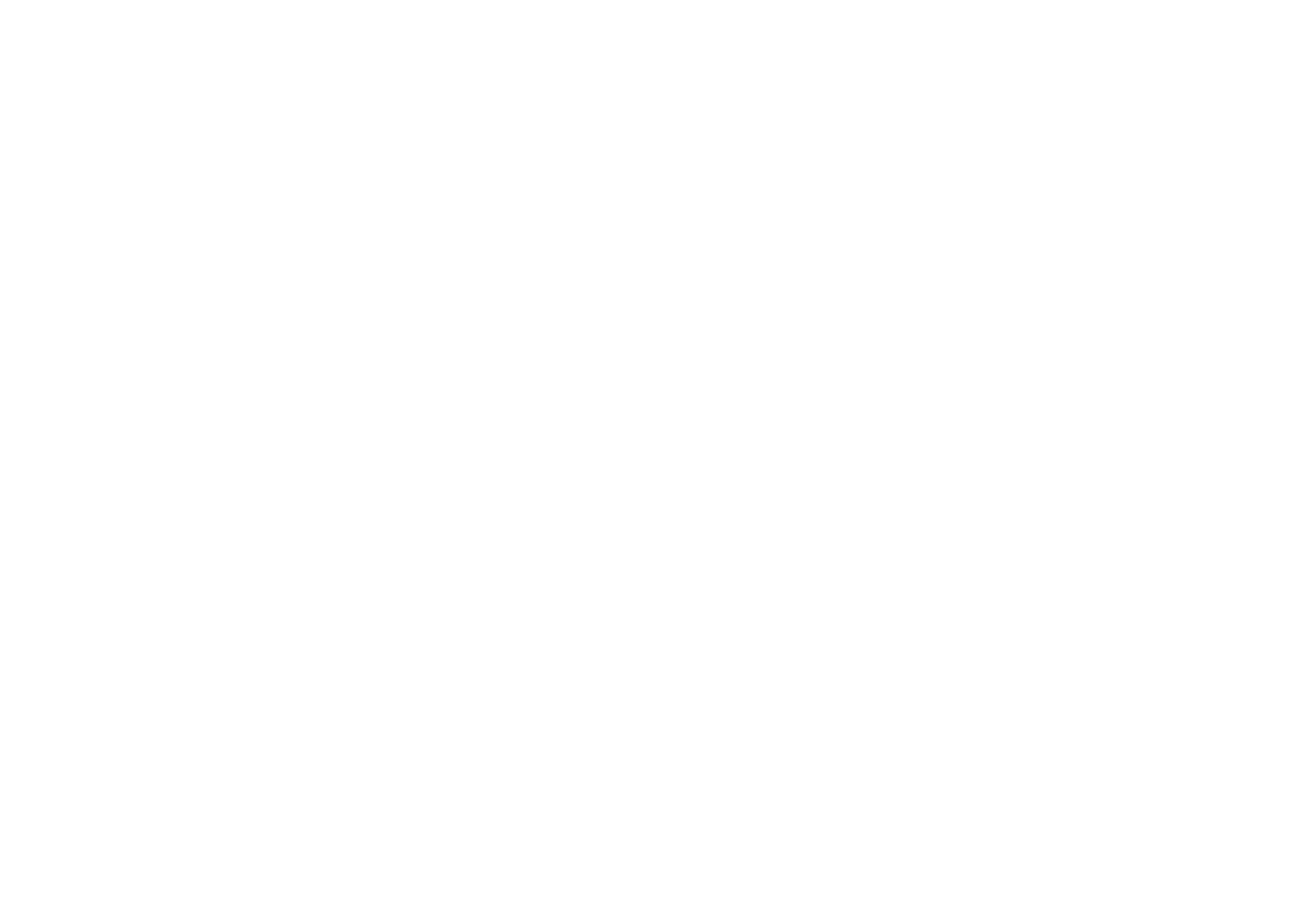|                                                                                                    |                        |                     |                         | <b>Voting intention</b>     |                                  |                     |                                 | <b>2010 Vote</b>             |                      |                     | Gender              |                     |                     | Age                           |                     | <b>Social Grade</b> |                     | Newspaper<br>Readership             |
|----------------------------------------------------------------------------------------------------|------------------------|---------------------|-------------------------|-----------------------------|----------------------------------|---------------------|---------------------------------|------------------------------|----------------------|---------------------|---------------------|---------------------|---------------------|-------------------------------|---------------------|---------------------|---------------------|-------------------------------------|
|                                                                                                    |                        | Total               | Con                     | Lab                         | Lib<br>Dem                       | <b>UKIP</b>         | Con                             | Lab                          | Lib<br>Dem           | Male                | Female              |                     | $18-24$ 25-39       | 40-59                         | $60+$               | ABC1                | C <sub>2</sub> DE   | Daily Mail / Scottish<br>Daily Mail |
|                                                                                                    | <b>Weighted Sample</b> | 1985                | 532                     | 612                         | 168                              | 201                 | 635                             | 485                          | 418                  | 963                 | 1022                | 236                 | 502                 | 679                           | 568                 | 1131                | 854                 | 273                                 |
| Unweighted Sample                                                                                  |                        | 1985                | 512                     | 622                         | 153                              | 217                 | 604                             | 483                          | 463                  | 932                 | 1053                | 162                 | 512                 | 767                           | 544                 | 132                 | 663                 | 316                                 |
|                                                                                                    |                        | $\%$                | $\%$                    | %                           | $\%$                             | $\%$                | $\frac{9}{6}$                   | %                            | %                    | %                   | $\%$                | %                   | $\%$                | %                             | %                   | $\%$                | %                   | %                                   |
|                                                                                                    | Sept 26-<br>27         | Oct 3 -4            |                         |                             |                                  |                     |                                 |                              |                      |                     |                     |                     |                     |                               |                     |                     |                     |                                     |
| How do you think the financial situation of your<br>household will change over the next 12 months? |                        |                     |                         |                             |                                  |                     |                                 |                              |                      |                     |                     |                     |                     |                               |                     |                     |                     |                                     |
| Get a lot better                                                                                   | $\overline{2}$         | $\mathbf{2}$        | 3                       |                             | $\overline{2}$                   | 0                   | 3                               | 1                            | $\overline{2}$       | $\overline{2}$      | 2                   |                     | 4                   | 2                             | 0                   | 2                   |                     | 3                                   |
| Get a little better                                                                                | 14                     | 14                  | 28                      | $\overline{7}$              | 19                               | 8                   | 21                              | 8                            | 11                   | 18                  | 10                  | 20                  | 21                  | 12                            | $\overline{7}$      | 18                  | 8                   | 14                                  |
| <b>TOTAL BETTER</b>                                                                                | 16                     | 16                  | 31                      | 8                           | 21                               | 8                   | 24                              | 9                            | 13                   | 20                  | 12                  | 21                  | 25                  | 14                            | $\overline{7}$      | 20                  | 9                   | 17                                  |
| Stay about the same                                                                                | 37                     | 39                  | 50                      | 29                          | 53                               | 34                  | 45                              | 31                           | 41                   | 35                  | 42                  | 37                  | 36                  | 36                            | 45                  | 41                  | 36                  | 39                                  |
| Get a little worse                                                                                 | 32                     | 26                  | 13                      | 38                          | 18                               | 33                  | 19                              | 35                           | 29                   | 27                  | 25                  | 16                  | 23                  | 28                            | 31                  | 25                  | 29                  | 27                                  |
| Get a lot worse                                                                                    | 11                     | 15                  | 3                       | 22                          | $\overline{4}$                   | 23                  | 9                               | 23                           | 13                   | 13                  | 16                  | 12                  | 10                  | 19                            | 15                  | 10                  | 21                  | 13                                  |
| <b>TOTAL WORSE</b>                                                                                 | 43                     | 41                  | 16                      | 60                          | 22                               | 56                  | 28                              | 58                           | 42                   | 40                  | 41                  | 28                  | 33                  | 47                            | 46                  | 35                  | 50                  | 40                                  |
| Don't know                                                                                         | 4                      | 5                   | 3                       | 3                           | 4                                | $\overline{2}$      | 3                               | 3                            | 4                    | 5                   | 5                   | 14                  | $\overline{7}$      | 3                             |                     | 5                   | 5                   | $\overline{4}$                      |
| Which of these would make the best Prime<br>Minister?                                              | Sept 24-<br>25         | Oct 3 -4            |                         |                             |                                  |                     |                                 |                              |                      |                     |                     |                     |                     |                               |                     |                     |                     |                                     |
| David Cameron<br><b>Ed Miliband</b><br>Nick Clegg<br>Don't know                                    | 35<br>26<br>5<br>34    | 34<br>25<br>6<br>35 | 93<br>$\mathbf{1}$<br>5 | 3<br>68<br>$\sqrt{2}$<br>28 | 19<br>$\overline{7}$<br>52<br>22 | 30<br>11<br>3<br>55 | 75<br>3<br>$\overline{2}$<br>20 | 9<br>56<br>$\mathbf 2$<br>33 | 18<br>24<br>18<br>40 | 36<br>27<br>8<br>29 | 33<br>23<br>4<br>40 | 24<br>27<br>8<br>41 | 33<br>26<br>8<br>33 | 30<br>27<br>$\,$ 5 $\,$<br>38 | 44<br>21<br>6<br>29 | 39<br>21<br>8<br>32 | 27<br>29<br>5<br>38 | 54<br>11<br>5<br>29                 |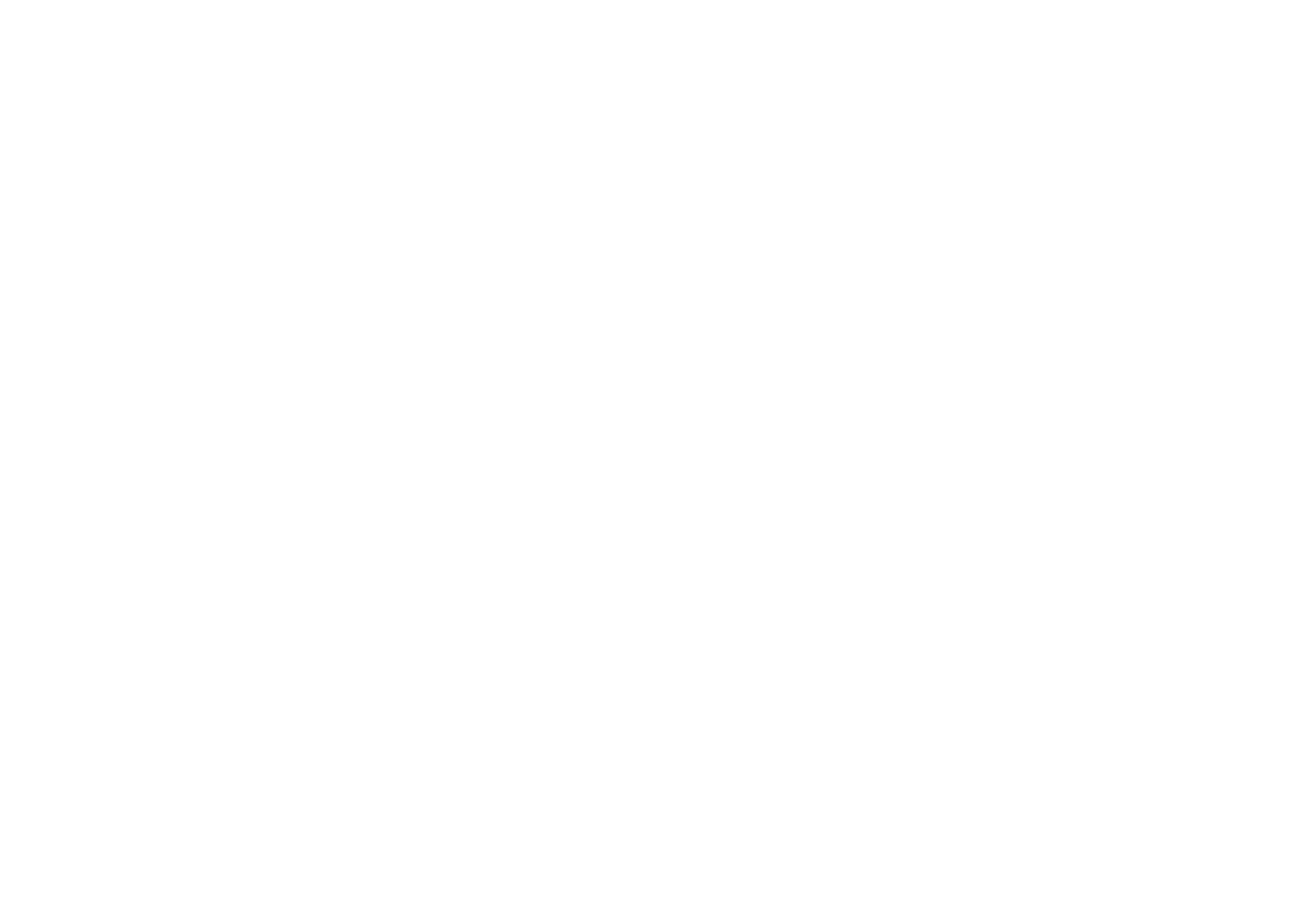|                        |              |        |                         | Region              |              |          |
|------------------------|--------------|--------|-------------------------|---------------------|--------------|----------|
|                        | <b>Total</b> | London | <b>Rest of</b><br>South | Midlands /<br>Wales | <b>North</b> | Scotland |
| <b>Weighted Sample</b> | 1985         | 254    | 645                     | 425                 | 488          | 173      |
| Unweighted Sample      | 1985         | 269    | 650                     | 385                 | 486          | 195      |
|                        | %            | %      | %                       | %                   | $\%$         | %        |
| Sept 26-<br>27         | Oct 3-4      |        |                         |                     |              |          |

**How do you think the financial situation of your household will change over the next 12 months?**

| Get a lot better                         | $\overline{2}$ | 2        | 3  | 1  | 2  | 2  | 0  |
|------------------------------------------|----------------|----------|----|----|----|----|----|
| Get a little better                      | 14             | 14       | 17 | 15 | 13 | 11 | 17 |
| <b>TOTAL BETTER</b>                      | 16             | 16       | 20 | 16 | 15 | 13 | 17 |
| Stay about the same                      | 37             | 39       | 38 | 39 | 40 | 36 | 40 |
| Get a little worse                       | 32             | 26       | 24 | 26 | 24 | 30 | 26 |
| Get a lot worse                          | 11             | 15       | 11 | 13 | 16 | 17 | 13 |
| <b>TOTAL WORSE</b>                       | 43             | 41       | 35 | 39 | 40 | 47 | 39 |
| Don't know                               | 4              | 5        | 6  | 6  | 5  | 3  | 3  |
|                                          | Sept 24-<br>25 | Oct 3 -4 |    |    |    |    |    |
| Which of these would make the best Prime |                |          |    |    |    |    |    |
| Minister?                                |                |          |    |    |    |    |    |
| David Cameron                            | 35             | 34       | 36 | 38 | 37 | 32 | 21 |
| Ed Miliband                              | 26             | 25       | 23 | 19 | 23 | 31 | 36 |
| Nick Clegg                               | 5              | 6        | 6  | 8  | 7  | 4  | 7  |
| Don't know                               | 34             | 35       | 35 | 36 | 34 | 33 | 37 |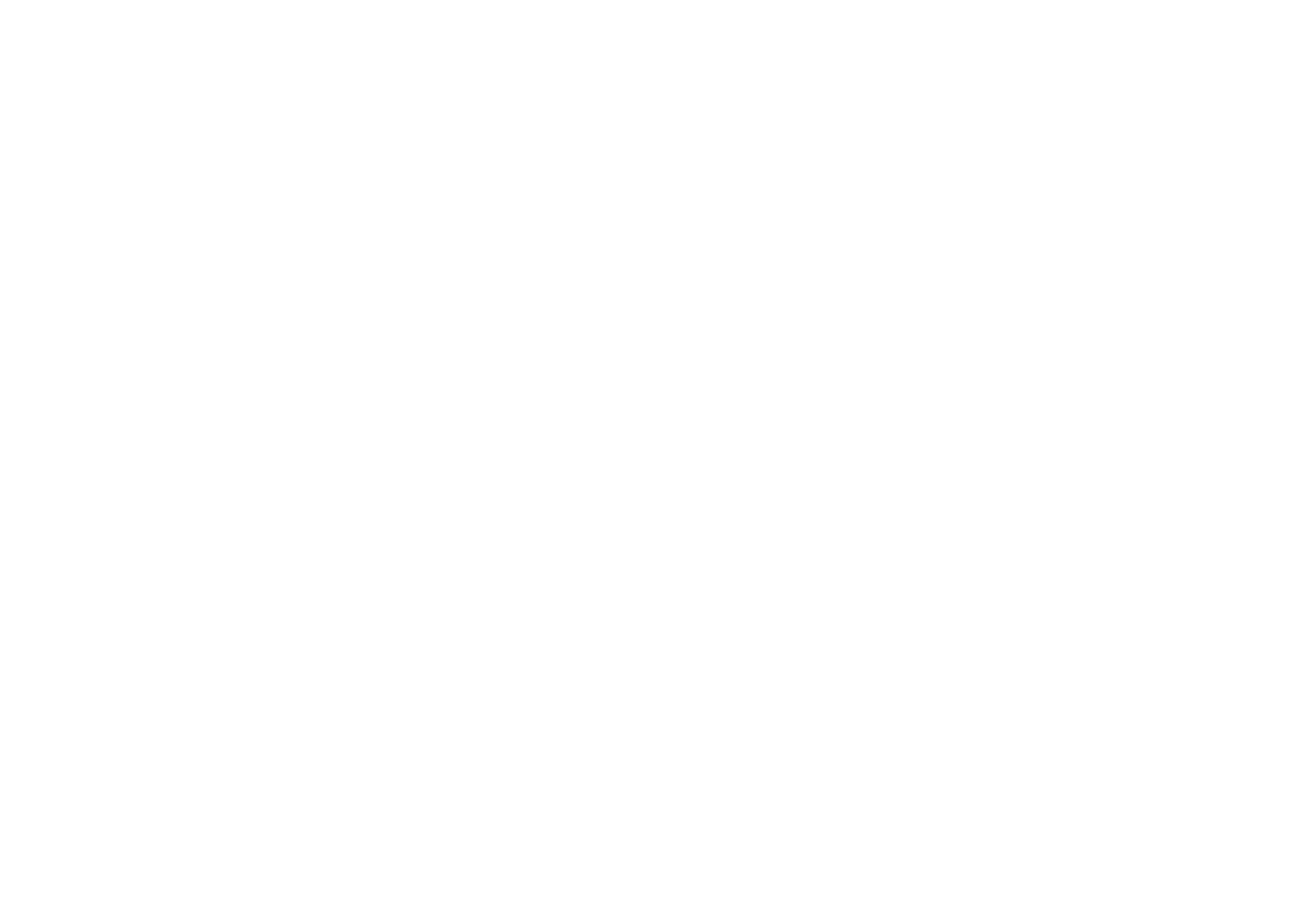|                                                                                                                                                                                                                               |                        |               |                | <b>Voting intention</b> |                |                |               | <b>2010 Vote</b> |            |      | Gender        |               |       | Age            |       |      | <b>Social Grade</b> | Newspaper<br>Readership                    |
|-------------------------------------------------------------------------------------------------------------------------------------------------------------------------------------------------------------------------------|------------------------|---------------|----------------|-------------------------|----------------|----------------|---------------|------------------|------------|------|---------------|---------------|-------|----------------|-------|------|---------------------|--------------------------------------------|
|                                                                                                                                                                                                                               |                        | Total         | Con            | Lab                     | Lib<br>Dem     | <b>UKIP</b>    | Con           | Lab              | Lib<br>Dem | Male | Female        | 18-24         | 25-39 | 40-59          | $60+$ | ABC1 | C <sub>2</sub> DE   | Daily Mail / Scottish<br><b>Daily Mail</b> |
|                                                                                                                                                                                                                               | <b>Weighted Sample</b> | 1985          | 532            | 612                     | 168            | 201            | 635           | 485              | 418        | 963  | 1022          | 236           | 502   | 679            | 568   | 1131 | 854                 | 273                                        |
| Unweighted Sample                                                                                                                                                                                                             |                        | 1985          | 512            | 622                     | 153            | 217            | 604           | 483              | 463        | 932  | 1053          | 162           | 512   | 767            | 544   | 1322 | 663                 | 316                                        |
|                                                                                                                                                                                                                               |                        | $\frac{0}{0}$ | $\%$           | $\frac{0}{0}$           | $\frac{0}{0}$  | %              | $\frac{9}{6}$ | $\%$             | $\%$       | $\%$ | $\frac{0}{0}$ | $\frac{0}{0}$ | %     | $\%$           | $\%$  | $\%$ | %                   | $\frac{9}{6}$                              |
|                                                                                                                                                                                                                               | Sept 24-<br>25         | Oct 3 -4      |                |                         |                |                |               |                  |            |      |               |               |       |                |       |      |                     |                                            |
| If you could choose, which of the following<br>would you most like to see after the next<br>election?                                                                                                                         |                        |               |                |                         |                |                |               |                  |            |      |               |               |       |                |       |      |                     |                                            |
| A majority Conservative government                                                                                                                                                                                            | 27                     | 30            | 84             | $\mathbf 1$             | $\overline{7}$ | 37             | 70            | 5                | 9          | 31   | 28            | 22            | 23    | 28             | 40    | 33   | 25                  | 52                                         |
| A coalition between the Conservatives and Liberal<br>Democrats                                                                                                                                                                | 12                     | 9             | 12             | $\mathbf{1}$            | 38             | 6              | 10            | 3                | 16         | 10   | 8             | 5             | 11    | $\overline{7}$ | 10    | 10   | 6                   | $\overline{7}$                             |
| A coalition between Labour and the Liberal<br>Democrats                                                                                                                                                                       | 14                     | 12            | $\Omega$       | 13                      | 42             | $\overline{7}$ | 2             | 11               | 27         | 12   | 11            | 22            | 10    | 12             | 9     | 13   | 9                   | 6                                          |
| A majority Labour government                                                                                                                                                                                                  | 30                     | 31            | $\mathbf 0$    | 82                      | 4              | 15             | 5             | 70               | 27         | 31   | 30            | 26            | 34    | 34             | 26    | 26   | 37                  | 17                                         |
| Don't know                                                                                                                                                                                                                    | 17                     | 19            | $\overline{4}$ | 3                       | 8              | 35             | 12            | 11               | 20         | 15   | 23            | 25            | 23    | 19             | 15    | 17   | 22                  | 18                                         |
| And regardless of what you would like to see,<br>what do you think is the most LIKELY result of                                                                                                                               | May 2 - 3 Oct 3 -4     |               |                |                         |                |                |               |                  |            |      |               |               |       |                |       |      |                     |                                            |
| the next election?<br>A majority Conservative government                                                                                                                                                                      | 13                     | 15            | 31             | $\overline{7}$          | $\overline{7}$ | 12             | 23            | 10               | 12         | 15   | 16            | 14            | 17    | 14             | 15    | 19   | 11                  | 22                                         |
| A coalition between the Conservatives and Liberal                                                                                                                                                                             |                        |               |                |                         |                |                |               |                  |            |      |               |               |       |                |       |      |                     |                                            |
| Democrats                                                                                                                                                                                                                     | 10                     | 17            | 29             | 8                       | 41             | 12             | 25            | 11               | 21         | 22   | 14            | 13            | 20    | 13             | 22    | 20   | 14                  | 20                                         |
| A coalition between Labour and the Liberal<br>Democrats                                                                                                                                                                       | 19                     | 17            | 14             | 22                      | 16             | 19             | 16            | 21               | 17         | 21   | 14            | 18            | 12    | 19             | 20    | 18   | 16                  | 17                                         |
| A majority Labour government                                                                                                                                                                                                  | 30                     | 23            | $\overline{7}$ | 43                      | 19             | 27             | 13            | 35               | 24         | 23   | 23            | 26            | 23    | 24             | 20    | 19   | 28                  | 15                                         |
| Don't know                                                                                                                                                                                                                    | 28                     | 27            | 19             | 19                      | 17             | 30             | 23            | 23               | 26         | 19   | 34            | 29            | 28    | 29             | 23    | 24   | 31                  | 25                                         |
|                                                                                                                                                                                                                               | Sept 26-<br>27         | Oct 3-4       |                |                         |                |                |               |                  |            |      |               |               |       |                |       |      |                     |                                            |
| If at the next election there is another hung<br>Parliament and both Labour and the<br>Conservatives only have enough seats to form a<br>government with the support of the Liberal<br>Democrats, which would you rather see? |                        |               |                |                         |                |                |               |                  |            |      |               |               |       |                |       |      |                     |                                            |
| A coalition between Labour and the Liberal<br>Democrats                                                                                                                                                                       | 42                     | 42            | 1              | 85                      | 46             | 30             | 8             | 74               | 59         | 43   | 40            | 46            | 42    | 46             | 35    | 40   | 43                  | 27                                         |
| A coalition between the Conservatives and the<br><b>Liberal Democrats</b>                                                                                                                                                     | 36                     | 40            | 93             |                         | 46             | 47             | 80            | 11               | 27         | 41   | 38            | 27            | 38    | 36             | 51    | 44   | 33                  | 60                                         |
| Don't know                                                                                                                                                                                                                    | 23                     | 19            | 6              | 12                      | 8              | 23             | 12            | 16               | 14         | 16   | 21            | 27            | 20    | 18             | 14    | 15   | 23                  | 14                                         |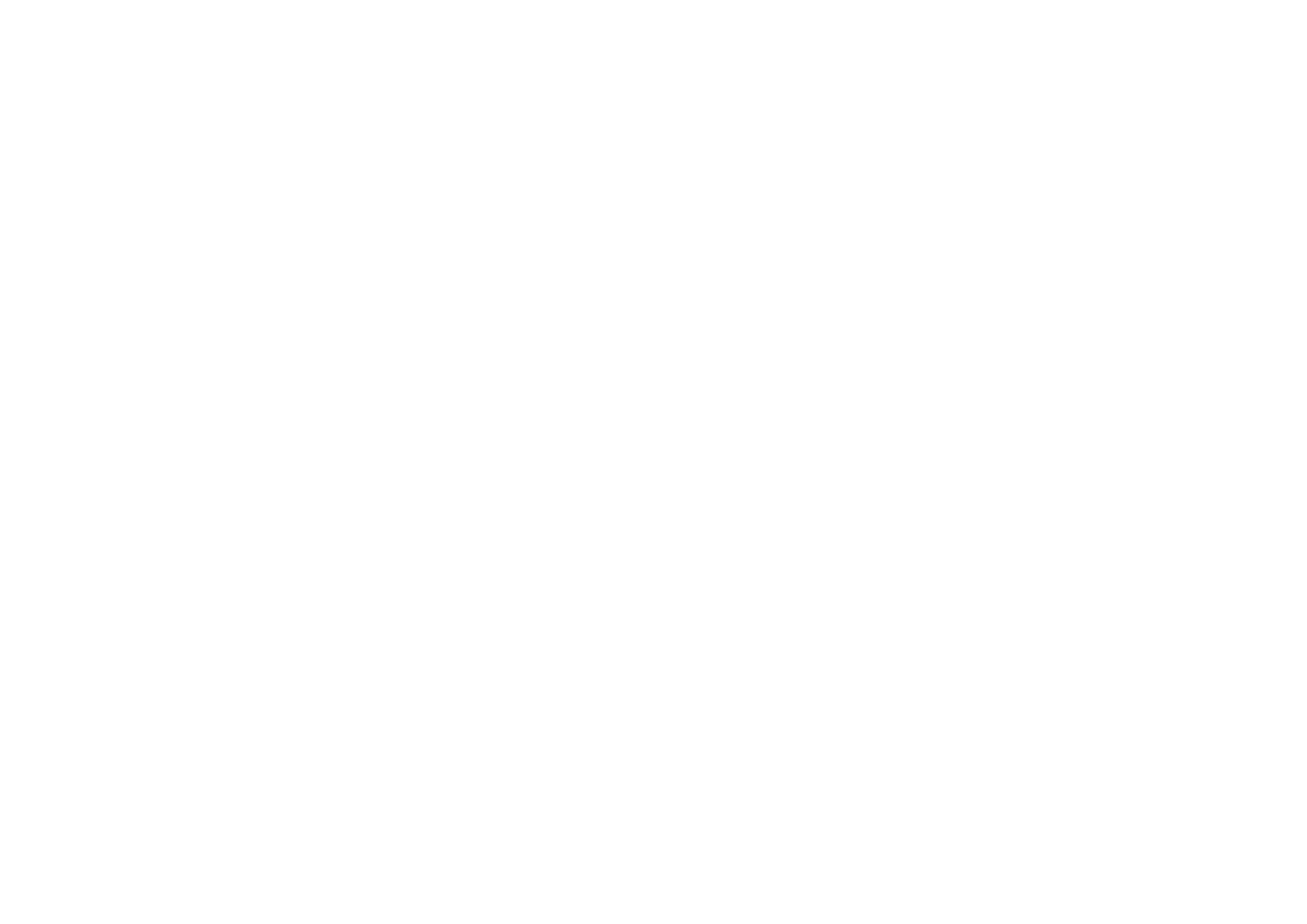|                                                                                                                                       |                        |          |                |                  | Region              |              |               |
|---------------------------------------------------------------------------------------------------------------------------------------|------------------------|----------|----------------|------------------|---------------------|--------------|---------------|
|                                                                                                                                       |                        | Total    | London         | Rest of<br>South | Midlands /<br>Wales | <b>North</b> | Scotland      |
|                                                                                                                                       | <b>Weighted Sample</b> | 1985     | 254            | 645              | 425                 | 488          | 173           |
| Unweighted Sample                                                                                                                     |                        | 1985     | 269            | 650              | 385                 | 486          | 195           |
|                                                                                                                                       |                        | %        | $\frac{9}{6}$  | %                | %                   | %            | $\frac{9}{6}$ |
|                                                                                                                                       | Sept 24-<br>25         | Oct 3 -4 |                |                  |                     |              |               |
| If you could choose, which of the following                                                                                           |                        |          |                |                  |                     |              |               |
| would you most like to see after the next<br>election?                                                                                |                        |          |                |                  |                     |              |               |
| A majority Conservative government                                                                                                    | 27                     | 30       | 33             | 33               | 33                  | 26           | 14            |
| A coalition between the Conservatives and Liberal<br>Democrats                                                                        | 12                     | 9        | $\overline{7}$ | 10               | 9                   | 8            | 11            |
| A coalition between Labour and the Liberal<br>Democrats                                                                               | 14                     | 12       | 15             | 11               | 11                  | 11           | 12            |
| A majority Labour government                                                                                                          | 30                     | 31       | 27             | 25               | 28                  | 37           | 42            |
| Don't know                                                                                                                            | 17                     | 19       | 18             | 21               | 20                  | 18           | 21            |
|                                                                                                                                       | May 2 - 3 Oct 3 -4     |          |                |                  |                     |              |               |
| And regardless of what you would like to see,<br>what do you think is the most LIKELY result of<br>the next election?                 |                        |          |                |                  |                     |              |               |
| A majority Conservative government                                                                                                    | 13                     | 15       | 20             | 15               | 18                  | 13           | 12            |
| A coalition between the Conservatives and Liberal                                                                                     |                        |          |                |                  |                     |              |               |
| Democrats<br>A coalition between Labour and the Liberal                                                                               | 10                     | 17       | 19             | 20               | 17                  | 14           | 18            |
| Democrats                                                                                                                             | 19                     | 17       | 14             | 17               | 16                  | 18           | 22            |
| A majority Labour government<br>Don't know                                                                                            | 30<br>28               | 23<br>27 | 20<br>27       | 19<br>29         | 23<br>26            | 28<br>27     | 29<br>19      |
|                                                                                                                                       |                        |          |                |                  |                     |              |               |
|                                                                                                                                       | Sept 26-<br>27         | Oct 3-4  |                |                  |                     |              |               |
| If at the next election there is another hung<br>Parliament and both Labour and the<br>Conservatives only have enough seats to form a |                        |          |                |                  |                     |              |               |
| government with the support of the Liberal<br>Democrats, which would you rather see?                                                  |                        |          |                |                  |                     |              |               |
| A coalition between Labour and the Liberal<br>Democrats                                                                               | 42                     | 42       | 44             | 34               | 39                  | 48           | 57            |
| A coalition between the Conservatives and the<br>Liberal Democrats                                                                    | 36                     | 40       | 39             | 45               | 43                  | 36           | 24            |
| Don't know                                                                                                                            | 23                     | 19       | 17             | 22               | 18                  | 16           | 19            |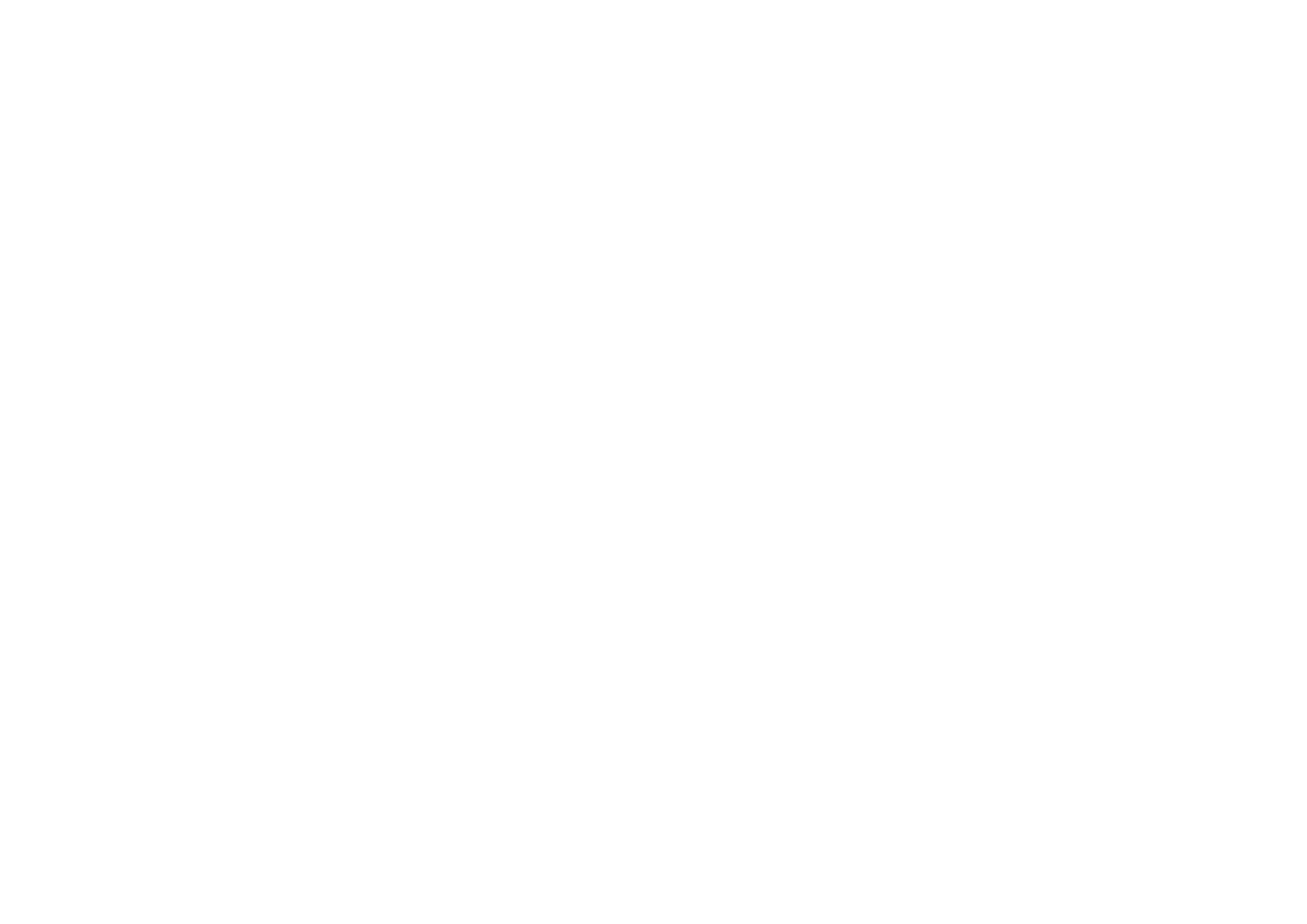|                                                                                                                                                                                                |                |                         | <b>Voting intention</b> |                |                  |                 | <b>2010 Vote</b> |            |                | Gender         |       |       | Age            |                |                  | <b>Social Grade</b> | Newspaper<br>Readership                    |
|------------------------------------------------------------------------------------------------------------------------------------------------------------------------------------------------|----------------|-------------------------|-------------------------|----------------|------------------|-----------------|------------------|------------|----------------|----------------|-------|-------|----------------|----------------|------------------|---------------------|--------------------------------------------|
|                                                                                                                                                                                                | Total          | Con                     | Lab                     | Lib<br>Dem     | <b>UKIP</b>      | Con             | Lab              | Lib<br>Dem | Male           | Female         | 18-24 | 25-39 | 40-59          | $60+$          | ABC1             | C <sub>2</sub> DE   | Daily Mail / Scottish<br><b>Daily Mail</b> |
| <b>Weighted Sample</b>                                                                                                                                                                         | 1985           | 532                     | 612                     | 168            | $\overline{201}$ | 635             | 485              | 418        | 963            | 1022           | 236   | 502   | 679            | 568            | 1131             | 854                 | 273                                        |
| Unweighted Sample                                                                                                                                                                              | 1985           | 512                     | 622                     | 153            | 217              | 604             | 483              | 463        | 932            | 1053           | 162   | 512   | 767            | 544            | 1322             | 663                 | 316                                        |
|                                                                                                                                                                                                | %              | $\%$                    | %                       | %              | $\%$             | $\%$            | $\%$             | %          | %              | %              | %     | %     | $\frac{0}{0}$  | $\frac{0}{0}$  | %                | $\%$                | $\%$                                       |
| Which party do you think has the best policies to<br>help ordinary hard-working people in Britain?                                                                                             |                |                         |                         |                |                  |                 |                  |            |                |                |       |       |                |                |                  |                     |                                            |
| Conservatives                                                                                                                                                                                  | 24             | 78                      | 0                       | $\sqrt{5}$     | 11               | 59              | 4                | 8          | 26             | 22             | 18    | 20    | 23             | 32             | 28               | 19                  | 42                                         |
| Labour                                                                                                                                                                                         | 33             | 3                       | 87                      | 12             | 13               | 5               | 75               | 33         | 34             | 33             | 33    | 34    | 38             | 28             | 31               | 36                  | 18                                         |
| <b>Liberal Democrats</b>                                                                                                                                                                       | 8              | $\overline{2}$          | $\overline{2}$          | 66             | $\mathbf{1}$     | 3               | 3                | 23         | 9              | 6              | 13    | 8     | $\overline{7}$ | 6              | $\boldsymbol{9}$ | 6                   | 5                                          |
| Other                                                                                                                                                                                          | 4              | $\mathbf 0$             | $\mathbf{1}$            | $\mathbf{1}$   | 24               | $\overline{4}$  | $\overline{2}$   | 3          | $\overline{4}$ | 3              | 3     | 3     | $\overline{4}$ | $\overline{4}$ | 3                | 4                   | 6                                          |
| None of them                                                                                                                                                                                   | 22             | 12                      | $\overline{7}$          | $\overline{7}$ | 49               | 23              | 12               | 26         | 19             | 25             | 14    | 20    | 23             | 27             | 20               | 25                  | 24                                         |
| Don't know                                                                                                                                                                                     | 8              | 5                       | $\overline{\mathbf{4}}$ | 9              | $\overline{2}$   | 5               | $\overline{4}$   | 8          | $\overline{7}$ | 10             | 19    | 15    | $\overline{4}$ | 3              | 8                | 9                   | 6                                          |
| Do you support or oppose the following<br>policies?<br>Forcing people who have been unemployed for<br>over two years to do community work or risk<br>losing their benefit?<br>Strongly support | 34             | 61                      | 14                      | 24             | 42               | 59              | 19               | 22         | 33             | 36             | 20    | 35    | 36             | 39             | 36               | 32                  | 50                                         |
| Tend to support                                                                                                                                                                                | 36             | 34                      | 34                      | 55             | 37               | 32              | 39               | 39         | 33             | 39             | 44    | 36    | 30             | 39             | 38               | 33                  | 35                                         |
| <b>TOTAL SUPPORT</b>                                                                                                                                                                           | 70             | 95                      | 48                      | 79             | 79               | 91              | 58               | 61         | 66             | 75             | 64    | 71    | 66             | 78             | 74               | 65                  | 85                                         |
| Tend to oppose                                                                                                                                                                                 | 13             | 3                       | 24                      | 12             | 12               | $\overline{4}$  | 18               | 20         | 13             | 13             | 13    | 12    | 15             | 10             | 12               | 14                  | 6                                          |
| Strongly oppose                                                                                                                                                                                | 10             | 1                       | 18                      | 5              | 6                | $\overline{2}$  | 17               | 13         | 14             | $\overline{7}$ | 12    | 9     | 13             | $\overline{7}$ | 8                | 13                  | 5                                          |
| <b>TOTAL OPPOSE</b>                                                                                                                                                                            | 23             | $\overline{\mathbf{4}}$ | 42                      | 17             | 18               | $6\phantom{1}6$ | 35               | 33         | 27             | 20             | 25    | 21    | 28             | 17             | 20               | 27                  | 11                                         |
| Not sure                                                                                                                                                                                       | $\overline{7}$ | $\overline{1}$          | 9                       | 3              | $\overline{4}$   | 3               | 8                | 6          | $\overline{7}$ | $\overline{7}$ | 11    | 8     | 6              | 5              | 6                | 8                   | 4                                          |
| Cutting or stopping benefits for people under<br>the age of twenty-five who are not in work,<br>training or education?                                                                         |                |                         |                         |                |                  |                 |                  |            |                |                |       |       |                |                |                  |                     |                                            |
| Strongly support                                                                                                                                                                               | 22             | 41                      | 8                       | 14             | 29               | 39              | 11               | 14         | 23             | 22             | 12    | 23    | 22             | 27             | 24               | 20                  | 36                                         |
| Tend to support                                                                                                                                                                                | 30             | 38                      | 24                      | 36             | 37               | 36              | 29               | 29         | 29             | 32             | 22    | 27    | 28             | 39             | 31               | 29                  | 37                                         |
| <b>TOTAL SUPPORT</b>                                                                                                                                                                           | 52             | 79                      | 32                      | 50             | 66               | 75              | 40               | 43         | 52             | 54             | 34    | 50    | 50             | 66             | 55               | 49                  | 73                                         |
| Tend to oppose                                                                                                                                                                                 | 21             | 12                      | 30                      | 25             | 10               | 12              | 26               | 25         | 21             | 21             | 24    | 20    | 22             | 19             | 20               | 22                  | 14                                         |
| Strongly oppose                                                                                                                                                                                | 18             | $\overline{2}$          | 32                      | 14             | 19               | 6               | 27               | 24         | 20             | 16             | 28    | 19    | 21             | 10             | 16               | 21                  | $\overline{7}$                             |
| <b>TOTAL OPPOSE</b>                                                                                                                                                                            | 39             | 14                      | 62                      | 39             | 29               | 18              | 53               | 49         | 41             | 37             | 52    | 39    | 43             | 29             | 36               | 43                  | 21                                         |
| Not sure                                                                                                                                                                                       | 9              | 6                       | $\overline{7}$          | 11             | 5                | $\overline{7}$  | 8                | 8          | $\overline{7}$ | 10             | 14    | 11    | 8              | 5              | 8                | 9                   | 5                                          |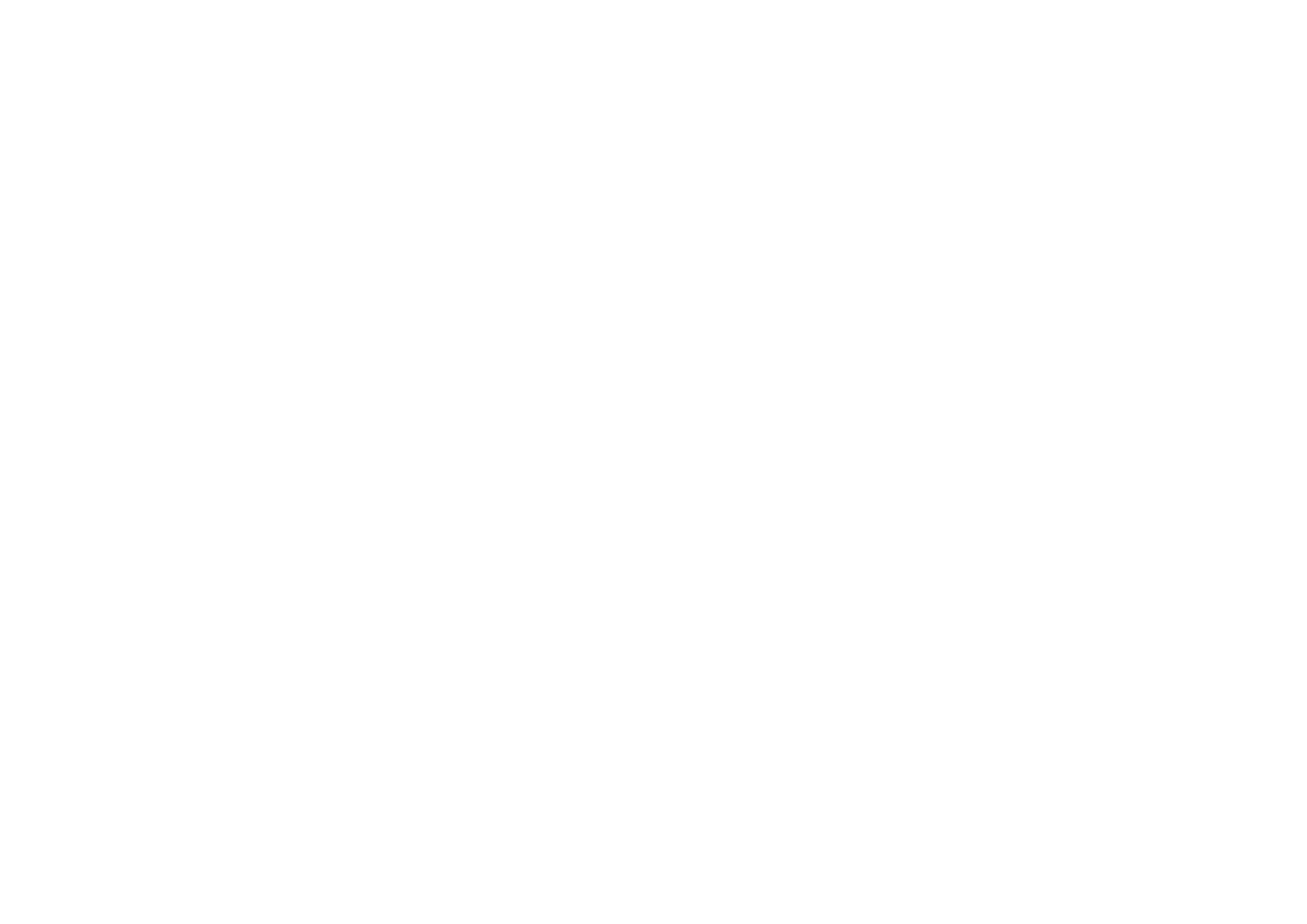|                                                                                                                                                       |                      |                      |                     | Region               |                      |                      |
|-------------------------------------------------------------------------------------------------------------------------------------------------------|----------------------|----------------------|---------------------|----------------------|----------------------|----------------------|
|                                                                                                                                                       | Total                | London               | Rest of<br>South    | Midlands /<br>Wales  | <b>North</b>         | <b>Scotland</b>      |
| <b>Weighted Sample</b>                                                                                                                                | 1985                 | 254                  | 645                 | 425                  | 488                  | 173                  |
| Unweighted Sample                                                                                                                                     | 1985                 | 269                  | 650                 | 385                  | 486                  | 195                  |
|                                                                                                                                                       | $\%$                 | $\%$                 | $\frac{0}{0}$       | %                    | $\%$                 | $\frac{0}{0}$        |
| Which party do you think has the best policies to<br>help ordinary hard-working people in Britain?                                                    |                      |                      |                     |                      |                      |                      |
| Conservatives                                                                                                                                         | 24                   | 27                   | 27                  | 25                   | 22                   | 13                   |
| Labour                                                                                                                                                | 33                   | 31                   | 26                  | 33                   | 41                   | 44                   |
| <b>Liberal Democrats</b>                                                                                                                              | 8                    | 8                    | 8                   | 8                    | 8                    | $\overline{7}$       |
| Other                                                                                                                                                 | 4                    | 2                    | 4                   | 4                    | 3                    | $\overline{7}$       |
| None of them                                                                                                                                          | 22                   | 23                   | 23                  | 21                   | 20                   | 26                   |
| Don't know                                                                                                                                            | 8                    | 8                    | 12                  | 10                   | 5                    | 4                    |
| over two years to do community work or risk<br>losing their benefit?<br>Strongly support<br>Tend to support<br><b>TOTAL SUPPORT</b><br>Tend to oppose | 34<br>36<br>70<br>13 | 32<br>37<br>69<br>14 | 38<br>37<br>75<br>9 | 36<br>35<br>71<br>14 | 33<br>36<br>69<br>15 | 25<br>35<br>60<br>16 |
| Strongly oppose                                                                                                                                       | 10                   | 9                    | 9                   | 9                    | 11                   | 16                   |
| <b>TOTAL OPPOSE</b>                                                                                                                                   | 23                   | 23                   | 18                  | 23                   | 26                   | 32                   |
| Not sure                                                                                                                                              | 7                    | 9                    | 8                   | 6                    | 5                    | 8                    |
| Cutting or stopping benefits for people under<br>the age of twenty-five who are not in work,<br>training or education?                                |                      |                      |                     |                      |                      |                      |
| Strongly support                                                                                                                                      | 22                   | 21                   | 24                  | 22                   | 22                   | 19                   |
| Tend to support                                                                                                                                       | 30                   | 28                   | 33                  | 29                   | 29                   | 28                   |
|                                                                                                                                                       | 52                   | 49                   | 57                  | 51                   | 51                   | 47                   |
| <b>TOTAL SUPPORT</b>                                                                                                                                  |                      | 21                   | 20                  | 21                   | 22                   | 22                   |
| Tend to oppose                                                                                                                                        | 21                   |                      |                     |                      |                      |                      |
| Strongly oppose                                                                                                                                       | 18                   | 18                   | 15                  | 18                   | 20                   | 24                   |
| <b>TOTAL OPPOSE</b>                                                                                                                                   | 39                   | 39                   | 35                  | 39                   | 42                   | 46                   |

 $\mathbf{r}$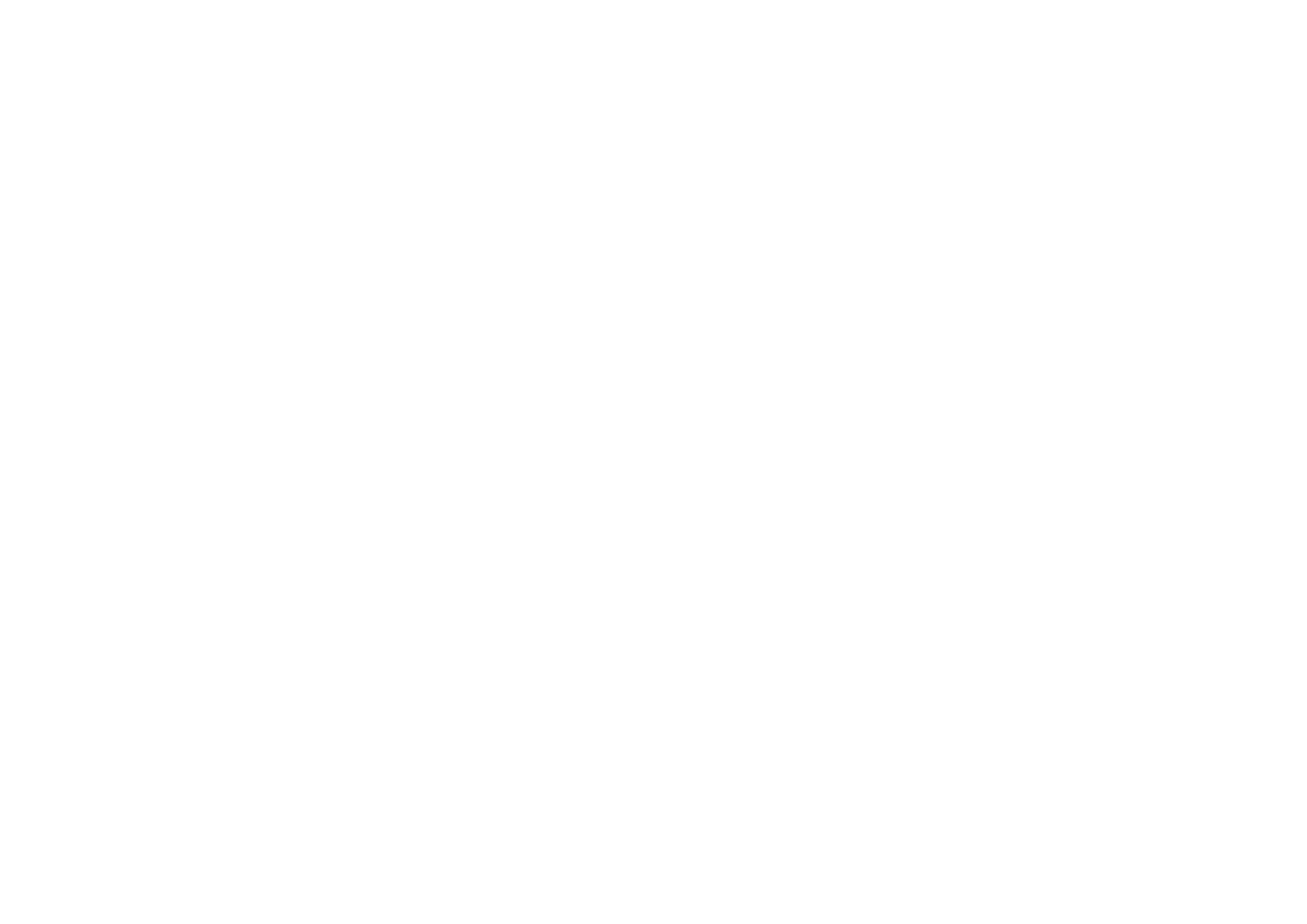|                                                                                                                                                                                                                                                                                               |              |                |                | <b>Voting intention</b> |                |                      | <b>2010 Vote</b> |                |          | Gender         |          |                | Age            |                | <b>Social Grade</b> |                   | Newspaper<br>Readership                    |
|-----------------------------------------------------------------------------------------------------------------------------------------------------------------------------------------------------------------------------------------------------------------------------------------------|--------------|----------------|----------------|-------------------------|----------------|----------------------|------------------|----------------|----------|----------------|----------|----------------|----------------|----------------|---------------------|-------------------|--------------------------------------------|
|                                                                                                                                                                                                                                                                                               | Total        | Con            | Lab            | Lib<br>Dem              | <b>UKIP</b>    | Con                  | Lab              | Lib<br>Dem     | Male     | Female         | 18-24    | 25-39          | 40-59          | $60+$          | ABC1                | C <sub>2</sub> DE | Daily Mail / Scottish<br><b>Daily Mail</b> |
| <b>Weighted Sample</b>                                                                                                                                                                                                                                                                        | 1985         | 532            | 612            | 168                     | 201            | 635                  | 485              | 418            | 963      | 1022           | 236      | 502            | 679            | 568            | 1131                | 854               | 273                                        |
| Unweighted Sample                                                                                                                                                                                                                                                                             | 1985         | 512            | 622            | 153                     | 217            | 604                  | 483              | 463            | 932      | 1053           | 162      | 512            | 767            | 544            | 322                 | 663               | 316                                        |
| Giving government mortgage guarantees to<br>banks to encourage them to offer 95%<br>mortgages on houses up to the value of<br>£600,000?                                                                                                                                                       | %            | $\%$           | %              | %                       | $\%$           | $\%$                 | $\%$             | %              | $\%$     | %              | $\%$     | %              | %              | %              | $\frac{9}{6}$       | %                 | $\frac{9}{6}$                              |
| Strongly support                                                                                                                                                                                                                                                                              | 12           | 22             | $\overline{7}$ | 8                       | 12             | 18                   | 6                | 10             | 11       | 12             | 18       | 15             | 8              | 10             | 14                  | 9                 | 16                                         |
| Tend to support                                                                                                                                                                                                                                                                               | 31           | 37             | 31             | 37                      | 24             | 35                   | 32               | 29             | 33       | 30             | 28       | 29             | 32             | 35             | 31                  | 32                | 35                                         |
| <b>TOTAL SUPPORT</b>                                                                                                                                                                                                                                                                          | 43           | 59             | 38             | 45                      | 36             | 53                   | 38               | 39             | 44       | 42             | 46       | 44             | 40             | 45             | 45                  | 41                | 51                                         |
| Tend to oppose                                                                                                                                                                                                                                                                                | 22           | 20             | 24             | 22                      | 29             | 22                   | 22               | 25             | 19       | 24             | 10       | 23             | 23             | 24             | 22                  | 21                | 22                                         |
| Strongly oppose                                                                                                                                                                                                                                                                               | 18           | 11             | 23             | 15                      | 20             | 14                   | 23               | 22             | 24       | 13             | 12       | 15             | 23             | 19             | 19                  | 18                | 16                                         |
| <b>TOTAL OPPOSE</b>                                                                                                                                                                                                                                                                           | 40           | 31             | 47             | 37                      | 49             | 36                   | 45               | 47             | 43       | 37             | 22       | 38             | 46             | 43             | 41                  | 39                | 38                                         |
| Not sure                                                                                                                                                                                                                                                                                      | 17           | 10             | 15             | 19                      | 15             | 11                   | 16               | 15             | 13       | 20             | 32       | 18             | 14             | 12             | 15                  | 19                | 11                                         |
| announced that the government would bring<br>forward plans to gives banks guarantees to<br>encourage them to offer more people 95%<br>mortgages on houses of up to £600,000<br>How likely do you think it is that this will<br>Make it easier for ordinary people to afford to<br>buy a home? |              |                |                |                         |                |                      |                  |                |          |                |          |                |                |                |                     |                   |                                            |
| Very likely                                                                                                                                                                                                                                                                                   | 9            | 20             | 3              | 9                       | $\overline{7}$ | 15                   | 3                | 8              | 8        | 10             | 15       | 9              | $\overline{7}$ | 9              | 11                  | 7                 | 15                                         |
| <b>Fairly likely</b>                                                                                                                                                                                                                                                                          | 42           | 55             | 38             | 47                      | 42             | 51                   | 40               | 39             | 42       | 43             | 38       | 50             | 40             | 41             | 43                  | 42                | 46                                         |
| <b>TOTAL LIKELY</b>                                                                                                                                                                                                                                                                           | 51           | 75             | 41             | 56                      | 49             | 66                   | 43               | 47             | 50       | 53             | 53       | 59             | 47             | 50             | 54                  | 49                | 61                                         |
| Fairly unlikely<br>Very unlikely                                                                                                                                                                                                                                                              | 25<br>11     | 16<br>3        | 35<br>15       | 21<br>10                | 26<br>19       | 19<br>$\overline{7}$ | 33<br>17         | 28<br>12       | 25<br>12 | 24<br>10       | 19<br>6  | 18<br>9        | 28<br>13       | 30<br>13       | 25<br>11            | 25<br>11          | 24<br>10                                   |
| <b>TOTAL UNLIKELY</b>                                                                                                                                                                                                                                                                         | 36           | 19             | 50             | 31                      | 45             | 26                   | 50               | 40             | 37       | 34             | 25       | 27             | 41             | 43             | 36                  | 36                | 34                                         |
| Don't know                                                                                                                                                                                                                                                                                    | 12           | 6              | 10             | 14                      | $\overline{7}$ | 8                    | 8                | 13             | 12       | 13             | 22       | 14             | 12             | 8              | 10                  | 16                | 5                                          |
| Make house prices rise?                                                                                                                                                                                                                                                                       |              |                |                |                         |                |                      |                  |                |          |                |          |                |                |                |                     |                   |                                            |
| Very likely<br><b>Fairly likely</b>                                                                                                                                                                                                                                                           | 27<br>43     | 20<br>55       | 32<br>40       | 27<br>39                | 34<br>42       | 23<br>54             | 33<br>41         | 29<br>40       | 31<br>42 | 23<br>44       | 20<br>30 | 26<br>39       | 28<br>43       | 29<br>52       | 25<br>44            | 29<br>42          | 24<br>51                                   |
| <b>TOTAL LIKELY</b>                                                                                                                                                                                                                                                                           | 70           | 75             | 72             | 66                      | 76             | 77                   | 74               | 69             | 73       | 67             | 50       | 65             | 71             | 81             | 69                  | 71                | 75                                         |
| Fairly unlikely                                                                                                                                                                                                                                                                               | 10           | 10             | 10             | 12                      | 9              | 9                    | 9                | 12             | 9        | 11             | 6        | 11             | 11             | 9              | 11                  | 8                 | 10                                         |
| Very unlikely                                                                                                                                                                                                                                                                                 | $\mathbf{2}$ | $\overline{1}$ | 2              | $\overline{4}$          | $\mathbf{1}$   | $\mathbf 1$          | $\overline{2}$   | $\overline{2}$ | 2        | $\overline{2}$ | 5        | $\overline{2}$ | $\overline{2}$ | $\overline{1}$ | 2                   |                   | 3                                          |
| <b>TOTAL UNLIKELY</b><br>Don't know                                                                                                                                                                                                                                                           | 12<br>18     | 11<br>14       | 12<br>16       | 16<br>18                | 10<br>15       | 10<br>13             | 11<br>15         | 14<br>17       | 11<br>15 | 13<br>21       | 11<br>40 | 13<br>23       | 13<br>15       | 10<br>9        | 13<br>17            | 9<br>19           | 13<br>13                                   |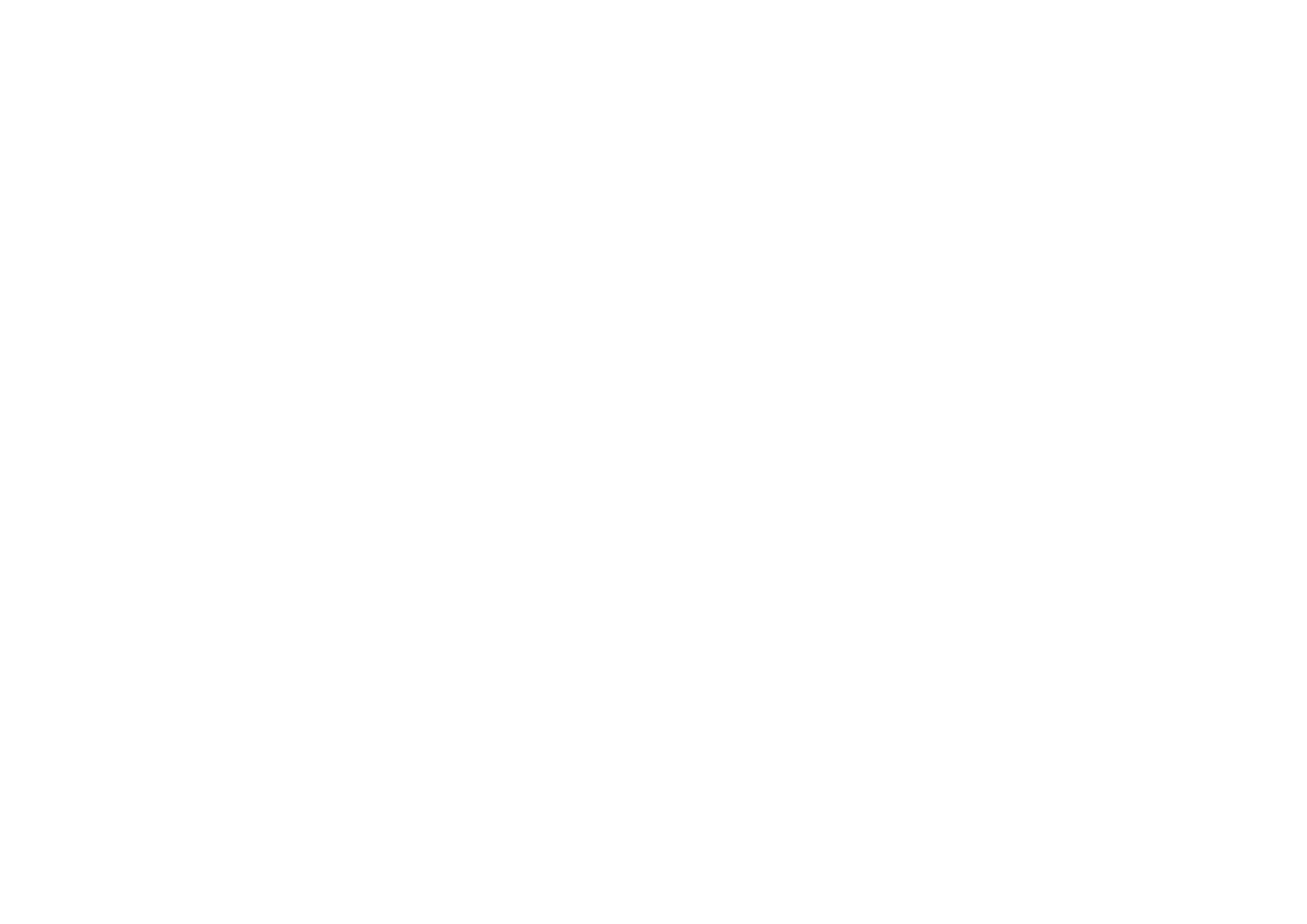|                        |              |        |                  | Region              |              |          |
|------------------------|--------------|--------|------------------|---------------------|--------------|----------|
|                        | <b>Total</b> | London | Rest of<br>South | Midlands /<br>Wales | <b>North</b> | Scotland |
| <b>Weighted Sample</b> | 1985         | 254    | 645              | 425                 | 488          | 173      |
| Unweighted Sample      | 1985         | 269    | 650              | 385                 | 486          | 195      |
|                        | %            | %      | %                | $\%$                | %            | %        |

 $\overline{a}$ 

**Giving government mortgage guarantees to banks to encourage them to offer 95% mortgages on houses up to the value of £600,000?**

| Strongly support     | 12 | 15 | 12 | 12 |    |    |
|----------------------|----|----|----|----|----|----|
| Tend to support      | 31 | 28 | 26 | 33 | 38 | 33 |
| <b>TOTAL SUPPORT</b> | 43 | 43 | 38 | 45 | 49 | 40 |
| Tend to oppose       | 22 | 20 | 26 | 20 | 19 | 20 |
| Strongly oppose      | 18 |    | 19 | 19 | 16 | 24 |
| <b>TOTAL OPPOSE</b>  | 40 | 37 | 45 | 39 | 35 | 44 |
| Not sure             | 17 | 20 | 17 | 15 | 17 | 15 |

**At the Conservative party conference it was announced that the government would bring forward plans to gives banks guarantees to encourage them to offer more people 95% mortgages on houses of up to £600,000**

**How likely do you think it is that this will... Make it easier for ordinary people to afford to buy a home?**

|                         | Very likely           | 9            | 12 | 9  | 10 | 8  | 5  |
|-------------------------|-----------------------|--------------|----|----|----|----|----|
|                         | <b>Fairly likely</b>  | 42           | 37 | 42 | 45 | 44 | 43 |
|                         | <b>TOTAL LIKELY</b>   | 51           | 49 | 51 | 55 | 52 | 48 |
|                         | Fairly unlikely       | 25           | 22 | 24 | 26 | 26 | 29 |
|                         | Very unlikely         | 11           | 17 | 10 | 9  | 10 | 12 |
|                         | <b>TOTAL UNLIKELY</b> | 36           | 39 | 34 | 35 | 36 | 41 |
|                         | Don't know            | 12           | 13 | 15 | 10 | 12 | 10 |
| Make house prices rise? |                       |              |    |    |    |    |    |
|                         | Very likely           | 27           | 36 | 26 | 24 | 24 | 32 |
|                         | <b>Fairly likely</b>  | 43           | 38 | 42 | 50 | 44 | 37 |
|                         | <b>TOTAL LIKELY</b>   | 70           | 74 | 68 | 74 | 68 | 69 |
|                         | Fairly unlikely       | 10           | 4  | 9  | 10 | 13 | 10 |
|                         | Very unlikely         | $\mathbf{2}$ | 2  | 2  | 1  | 2  | 2  |
|                         | <b>TOTAL UNLIKELY</b> | 12           | 6  | 11 | 11 | 15 | 12 |
|                         | Don't know            | 18           | 20 | 20 | 14 | 18 | 20 |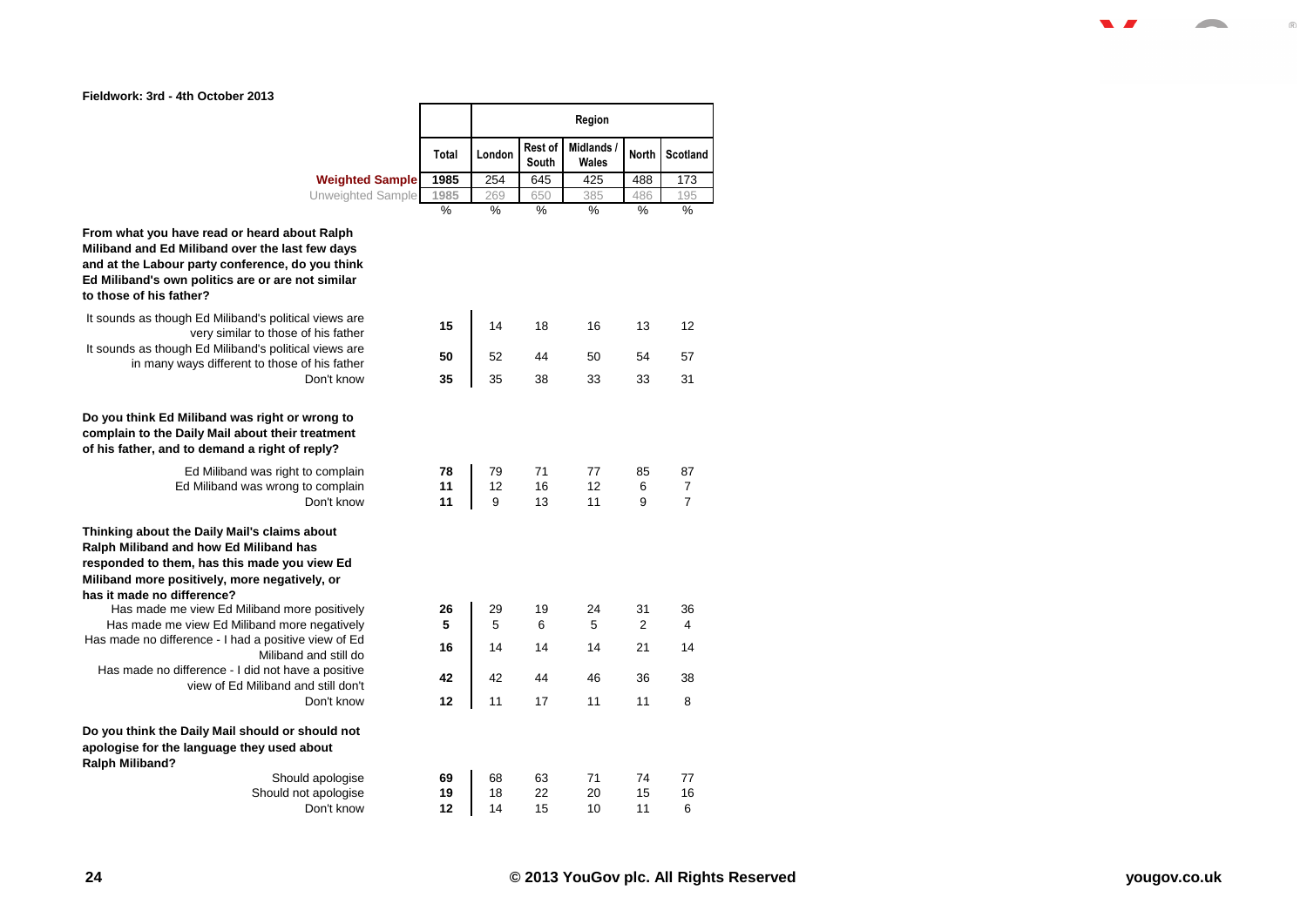|                                                                          |                        |              |     | <b>Voting intention</b> |            |                |               | <b>2010 Vote</b> |                |      | Gender        |       |       | Age            |       | <b>Social Grade</b> |     | Newspaper<br>Readership                    |
|--------------------------------------------------------------------------|------------------------|--------------|-----|-------------------------|------------|----------------|---------------|------------------|----------------|------|---------------|-------|-------|----------------|-------|---------------------|-----|--------------------------------------------|
|                                                                          |                        | <b>Total</b> | Con | Lab                     | Lib<br>Dem | <b>UKIP</b>    | Con           | Lab              | Lib<br>Dem     | Male | <b>Female</b> | 18-24 | 25-39 | 40-59          | $60+$ | ABC1 C2DE           |     | Daily Mail / Scottish<br><b>Daily Mail</b> |
|                                                                          | <b>Weighted Sample</b> | 1985         | 532 | 612                     | 168        | 201            | 635           | 485              | 418            | 963  | 1022          | 236   | 502   | 679            | 568   | 1131                | 854 | 273                                        |
|                                                                          | Unweighted Sample      | 1985         | 512 | 622                     | 153        | 217            | 604           | 483              | 463            | 932  | 1053          | 162   | 512   | 767            | 544   | 1322                | 663 | 316                                        |
| Help the economy recover?                                                |                        | %            | %   | %                       | %          | $\%$           | $\frac{9}{6}$ | %                | $\%$           | %    | $\%$          | %     | %     | %              | $\%$  | $\%$                | %   | %                                          |
|                                                                          | Very likely            | 4            | 10  |                         | 4          | $\overline{2}$ | 8             |                  | 3              | 3    | 5             | 5     | 4     | 4              | 5     | 5                   | 3   | $\overline{7}$                             |
|                                                                          | <b>Fairly likely</b>   | 25           | 49  | 15                      | 22         | 15             | 38            | 19               | 19             | 26   | 24            | 21    | 25    | 23             | 30    | 26                  | 24  | 31                                         |
|                                                                          | <b>TOTAL LIKELY</b>    | 29           | 59  | 16                      | 26         | 17             | 46            | 20               | 22             | 29   | 29            | 26    | 29    | 27             | 35    | 31                  | 27  | 38                                         |
|                                                                          | Fairly unlikely        | 32           | 22  | 40                      | 36         | 39             | 28            | 39               | 37             | 34   | 31            | 24    | 33    | 36             | 31    | 35                  | 29  | 31                                         |
|                                                                          | Very unlikely          | 19           | 5   | 26                      | 14         | 26             | 11            | 26               | 20             | 21   | 16            | 14    | 17    | 20             | 20    | 17                  | 21  | 15                                         |
|                                                                          | <b>TOTAL UNLIKELY</b>  | 51           | 27  | 66                      | 50         | 65             | 39            | 65               | 57             | 55   | 47            | 38    | 50    | 56             | 51    | 52                  | 50  | 46                                         |
|                                                                          | Don't know             | 20           | 13  | 18                      | 23         | 18             | 15            | 16               | 21             | 16   | 23            | 36    | 22    | 17             | 14    | 17                  | 24  | 16                                         |
| Risk another housing bubble?                                             |                        |              |     |                         |            |                |               |                  |                |      |               |       |       |                |       |                     |     |                                            |
|                                                                          | Very likely            | 25           | 17  | 34                      | 23         | 34             | 22            | 32               | 28             | 30   | 21            | 19    | 26    | 28             | 25    | 24                  | 27  | 24                                         |
|                                                                          | <b>Fairly likely</b>   | 33           | 33  | 35                      | 29         | 31             | 33            | 34               | 34             | 32   | 34            | 20    | 34    | 33             | 37    | 35                  | 30  | 33                                         |
|                                                                          | <b>TOTAL LIKELY</b>    | 58           | 50  | 69                      | 52         | 65             | 55            | 66               | 62             | 62   | 55            | 39    | 60    | 61             | 62    | 59                  | 57  | 57                                         |
|                                                                          | Fairly unlikely        | 15           | 28  | 9                       | 17         | 12             | 24            | 10               | 13             | 16   | 14            | 14    | 14    | 16             | 17    | 18                  | 12  | 20                                         |
|                                                                          | Very unlikely          | $\mathbf{2}$ | 4   | 2                       | 3          | 4              | 3             | 3                | $\overline{2}$ | 2    | 3             | 3     | -1    | 3              | 3     | $\overline{2}$      | 3   | 6                                          |
|                                                                          | <b>TOTAL UNLIKELY</b>  | 17           | 32  | 11                      | 20         | 16             | 27            | 13               | 15             | 18   | 17            | 17    | 15    | 19             | 20    | 20                  | 15  | 26                                         |
|                                                                          | Don't know             | 24           | 18  | 20                      | 28         | 19             | 19            | 21               | 23             | 19   | 29            | 44    | 26    | 21             | 18    | 21                  | 28  | 18                                         |
| Are you considering buying a house or flat in the<br>next twelve months? |                        |              |     |                         |            |                |               |                  |                |      |               |       |       |                |       |                     |     |                                            |
|                                                                          | Yes, I am              | 10           | 13  | 8                       | 16         | 9              | 11            | $\overline{7}$   | 13             | 11   | 9             | 17    | 17    | $\overline{7}$ | 5     | 14                  | 5   | 10                                         |
|                                                                          | No, I am not           | 83           | 82  | 84                      | 78         | 86             | 85            | 85               | 81             | 80   | 85            | 66    | 73    | 88             | 92    | 79                  | 87  | 85                                         |
|                                                                          | Not sure               | 7            | 5   | $\overline{7}$          | 6          | 6              | 4             | 8                | 6              | 9    | 6             | 17    | 10    | 5              | 3     | $\overline{7}$      | 8   | 6                                          |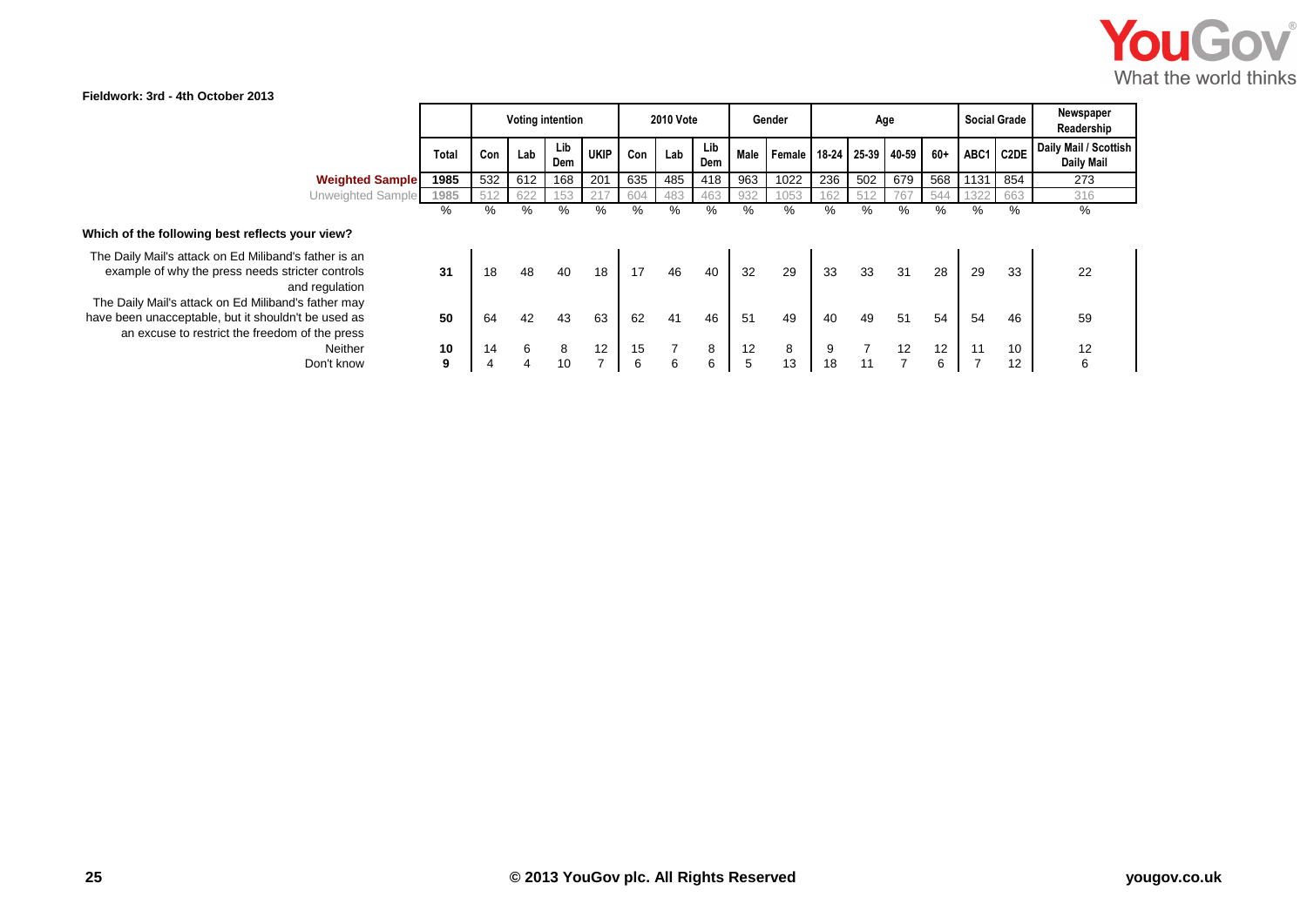|                                                                          |               | Region |                  |                     |              |                 |  |  |
|--------------------------------------------------------------------------|---------------|--------|------------------|---------------------|--------------|-----------------|--|--|
|                                                                          | Total         | London | Rest of<br>South | Midlands /<br>Wales | <b>North</b> | <b>Scotland</b> |  |  |
| <b>Weighted Sample</b>                                                   | 1985          | 254    | 645              | 425                 | 488          | 173             |  |  |
| Unweighted Sample                                                        | 1985          | 269    | 650              | 385                 | 486          | 195             |  |  |
|                                                                          | $\frac{0}{0}$ | $\%$   | $\%$             | $\%$                | %            | %               |  |  |
| Help the economy recover?                                                |               |        |                  |                     |              |                 |  |  |
| Very likely                                                              | 4             | 4      | 5                | 4                   | 5            | 3               |  |  |
| <b>Fairly likely</b>                                                     | 25            | 19     | 25               | 27                  | 30           | 18              |  |  |
| <b>TOTAL LIKELY</b>                                                      | 29            | 23     | 30               | 31                  | 35           | 21              |  |  |
| Fairly unlikely                                                          | 32            | 32     | 34               | 30                  | 29           | 41              |  |  |
| Very unlikely                                                            | 19            | 21     | 17               | 19                  | 18           | 21              |  |  |
| <b>TOTAL UNLIKELY</b>                                                    | 51            | 53     | 51               | 49                  | 47           | 62              |  |  |
| Don't know                                                               | 20            | 24     | 19               | 20                  | 18           | 18              |  |  |
| Risk another housing bubble?                                             |               |        |                  |                     |              |                 |  |  |
| Very likely                                                              | 25            | 31     | 25               | 23                  | 23           | 30              |  |  |
| <b>Fairly likely</b>                                                     | 33            | 33     | 35               | 35                  | 30           | 30              |  |  |
| <b>TOTAL LIKELY</b>                                                      | 58            | 64     | 60               | 58                  | 53           | 60              |  |  |
| Fairly unlikely                                                          | 15            | 10     | 14               | 16                  | 19           | 15              |  |  |
| Very unlikely                                                            | $\mathbf{2}$  | 2      | 3                | 2                   | 2            | 2               |  |  |
| <b>TOTAL UNLIKELY</b>                                                    | 17            | 12     | 17               | 18                  | 21           | 17              |  |  |
| Don't know                                                               | 24            | 24     | 23               | 25                  | 25           | 22              |  |  |
| Are you considering buying a house or flat in the<br>next twelve months? |               |        |                  |                     |              |                 |  |  |
| Yes, I am                                                                | 10            | 15     | 11               | 9                   | 8            | 8               |  |  |
| No, I am not                                                             | 83            | 71     | 81               | 85                  | 86           | 90              |  |  |

Not sure **7**

13 9 6 5 3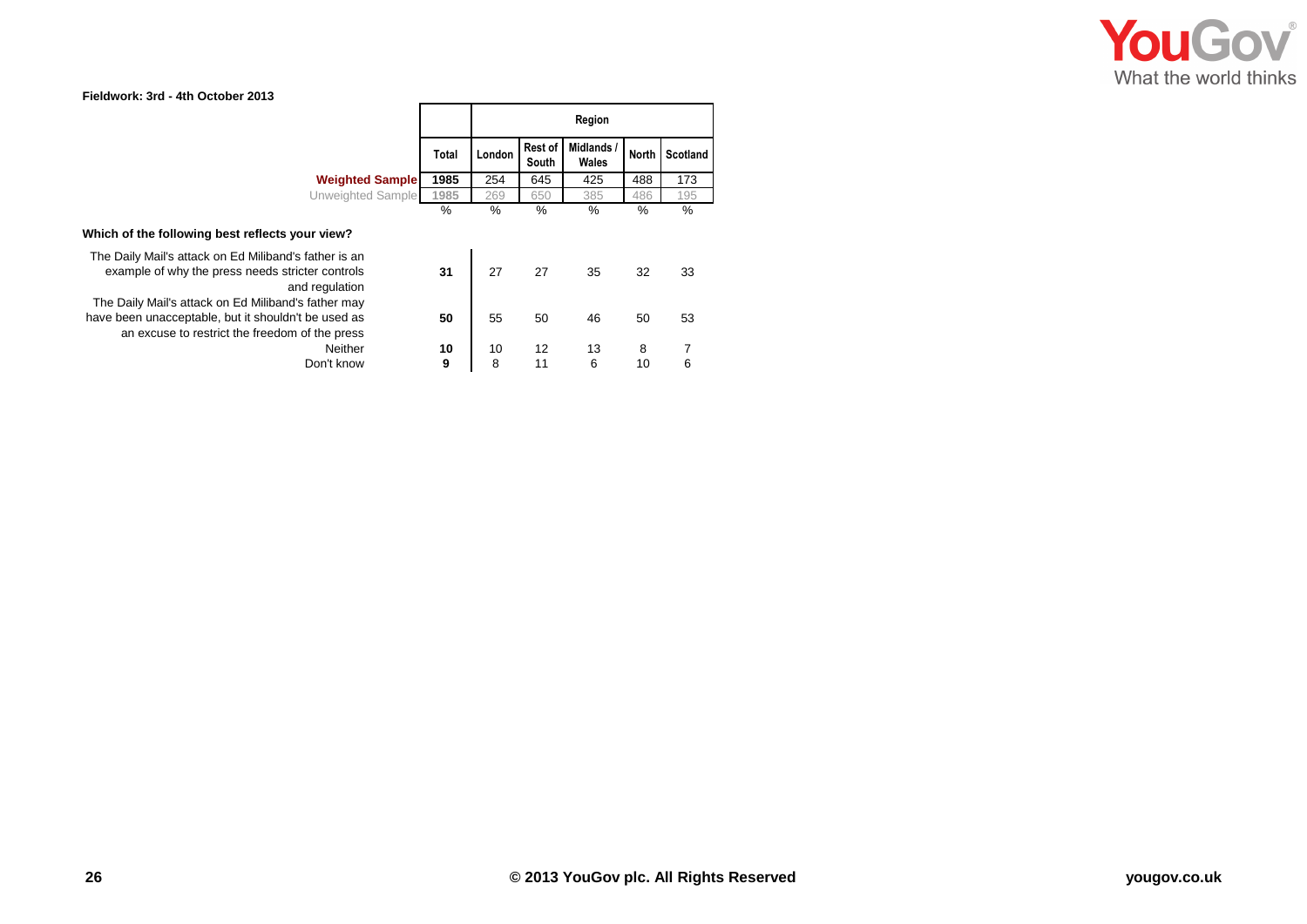|                                                                                                                                                                                                                                                                                                                              |                |               | Voting intention |                |                |                         | <b>2010 Vote</b> |              |              | Gender         |               |               | Age            |                | <b>Social Grade</b> |                   | Newspaper<br>Readership                    |
|------------------------------------------------------------------------------------------------------------------------------------------------------------------------------------------------------------------------------------------------------------------------------------------------------------------------------|----------------|---------------|------------------|----------------|----------------|-------------------------|------------------|--------------|--------------|----------------|---------------|---------------|----------------|----------------|---------------------|-------------------|--------------------------------------------|
|                                                                                                                                                                                                                                                                                                                              | Total          | Con           | Lab              | Lib<br>Dem     | <b>UKIP</b>    | Con                     | Lab              | Lib<br>Dem   | Male         | Female         | 18-24         | 25-39         | 40-59          | $60+$          | ABC1                | C <sub>2</sub> DE | Daily Mail / Scottish<br><b>Daily Mail</b> |
| <b>Weighted Sample</b>                                                                                                                                                                                                                                                                                                       | 1985           | 532           | 612              | 168            | 201            | 635                     | 485              | 418          | 963          | 1022           | 236           | 502           | 679            | 568            | 1131                | 854               | 273                                        |
| Unweighted Sample                                                                                                                                                                                                                                                                                                            | 1985           | 512           | 622              | 153            | 217            | 604                     | 483              | 463          | 932          | 1053           | 162           | 512           | 767            | 544            | 1322                | 663               | 316                                        |
|                                                                                                                                                                                                                                                                                                                              | $\%$           | $\frac{1}{2}$ | $\%$             | $\%$           | $\frac{9}{6}$  | $\%$                    | $\%$             | $\%$         | $\%$         | $\%$           | $\frac{6}{6}$ | $\frac{9}{6}$ | $\%$           | %              | $\frac{9}{6}$       | %                 | $\frac{9}{6}$                              |
| And if you do buy a house or flat in the next<br>twelve months, are you considering using the<br>government's Help to Buy scheme (either a 95%<br>mortgage, underwritten by the government's<br>mortgage guarantee or, for new build homes<br>only, a five year interest fee equity loan of 20% of<br>the cost of the home)? |                |               |                  |                |                |                         |                  |              |              |                |               |               |                |                |                     |                   |                                            |
| [Asked to those considering buying a house or flat<br>in the next twelve months, n=218]                                                                                                                                                                                                                                      |                |               |                  |                |                |                         |                  |              |              |                |               |               |                |                |                     |                   |                                            |
| Yes. I am                                                                                                                                                                                                                                                                                                                    | 32             | 34            | 36               | 37             | 15             | 22                      | 43               | 35           | 38           | 25             | 37            | 45            | 15             | 14             | 33                  | 28                | 43                                         |
| No, I am not                                                                                                                                                                                                                                                                                                                 | 57             | 60            | 52               | 50             | 51             | 65                      | 53               | 51           | 55           | 59             | 42            | 45            | 76             | 80             | 57                  | 57                | 49                                         |
| Not sure                                                                                                                                                                                                                                                                                                                     | 11             | 6             | 12               | 13             | 34             | 12                      | $\overline{4}$   | 14           | 8            | 16             | 21            | 10            | 9              | 6              | 10                  | 15                | 8                                          |
| Have you carried out any MAJOR home                                                                                                                                                                                                                                                                                          |                |               |                  |                |                |                         |                  |              |              |                |               |               |                |                |                     |                   |                                            |
| improvements to your home in the last twelve<br>months?                                                                                                                                                                                                                                                                      |                |               |                  |                |                |                         |                  |              |              |                |               |               |                |                |                     |                   |                                            |
| Yes. I have                                                                                                                                                                                                                                                                                                                  | 15             | 20            | 12               | 16             | 17             | 18                      | 14               | 15           | 18           | 13             | 3             | 13            | 19             | 18             | 16                  | 14                | 20                                         |
| Yes, as an alternative to moving house                                                                                                                                                                                                                                                                                       | $\overline{2}$ | $\mathbf{1}$  | 4                | $\overline{2}$ | 3              | $\overline{1}$          | $\overline{4}$   | $\mathbf{1}$ | 2            | $\mathbf{2}$   | 5             | $\,$ 5 $\,$   | $\mathbf{1}$   | $\mathbf{1}$   | $\overline{4}$      | $\mathbf 0$       | $\mathbf{1}$                               |
| No, I have not                                                                                                                                                                                                                                                                                                               | 80             | 78            | 83               | 80             | 80             | 81                      | 80               | 83           | 77           | 83             | 81            | 78            | 79             | 81             | 77                  | 83                | 78                                         |
| Not sure                                                                                                                                                                                                                                                                                                                     | 3              | $\mathbf{1}$  | $\mathbf{1}$     | $\mathbf{1}$   | $\mathbf{1}$   | $\overline{1}$          | $\overline{2}$   | $\mathbf{1}$ | $\mathbf{3}$ | $\overline{2}$ | 11            | 4             | $\mathbf{1}$   | $\mathbf 0$    | 3                   | 3                 | $\overline{2}$                             |
| Stamp duty is currently 1% of the cost of buying<br>property over £125,000, 3% of the cost of buying<br>property over £250,000, 4% of property over<br>£500,000, 5% of property over £1 million and 7%<br>of property over £2 million<br>Do you think this is<br>Too high, too low, or about right?                          |                |               |                  |                |                |                         |                  |              |              |                |               |               |                |                |                     |                   |                                            |
| Too high                                                                                                                                                                                                                                                                                                                     | 40             | 53            | 32               | 29             | 56             | 54                      | 35               | 34           | 41           | 40             | 18            | 36            | 41             | 53             | 42                  | 39                | 54                                         |
| Too low                                                                                                                                                                                                                                                                                                                      | $\overline{7}$ | 3             | 11               | 8              | $\overline{4}$ | $\overline{\mathbf{4}}$ | $\boldsymbol{9}$ | 6            | 9            | 5              | 11            | 8             | $\overline{7}$ | $\overline{4}$ | $\overline{7}$      | 6                 | 4                                          |
| About right                                                                                                                                                                                                                                                                                                                  | 35             | 38            | 36               | 47             | 22             | 33                      | 35               | 40           | 34           | 35             | 33            | 38            | 36             | 31             | 36                  | 33                | 32                                         |
| Don't know                                                                                                                                                                                                                                                                                                                   | 18             | 6             | 21               | 16             | 19             | $9$                     | 20               | 19           | 16           | 20             | 38            | 19            | 16             | 11             | 15                  | 22                | 11                                         |
| Fair or unfair?                                                                                                                                                                                                                                                                                                              |                |               |                  |                |                |                         |                  |              |              |                |               |               |                |                |                     |                   |                                            |
| Fair                                                                                                                                                                                                                                                                                                                         | 31             | 32            | 34               | 46             | 21             | 28                      | 33               | 36           | 33           | 29             | 30            | 30            | 35             | 28             | 31                  | 31                | 28                                         |
| Unfair                                                                                                                                                                                                                                                                                                                       | 47             | 57            | 41               | 35             | 60             | 58                      | 44               | 42           | 49           | 46             | 29            | 44            | 46             | 59             | 50                  | 43                | 58                                         |
| Don't know                                                                                                                                                                                                                                                                                                                   | 22             | 11            | 25               | 19             | 19             | 14                      | 23               | 22           | 19           | 25             | 41            | 26            | 19             | 14             | 19                  | 26                | 14                                         |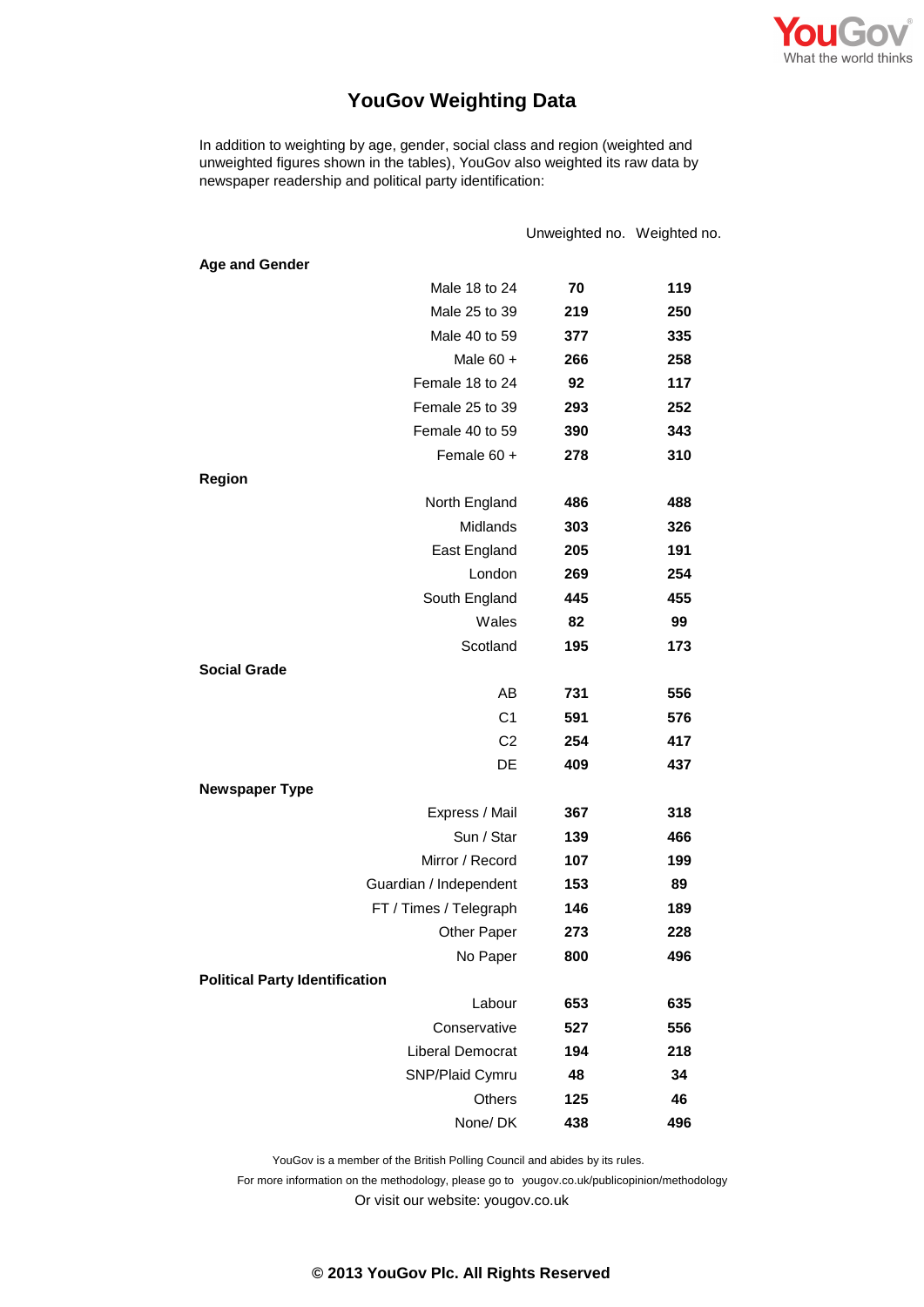|                        |       |        |                    | Region              |              |          |
|------------------------|-------|--------|--------------------|---------------------|--------------|----------|
|                        | Total | London | Rest of I<br>South | Midlands /<br>Wales | <b>North</b> | Scotland |
| <b>Weighted Sample</b> | 1985  | 254    | 645                | 425                 | 488          | 173      |
| Unweighted Sample      | 1985  | 269    | 650                | 385                 | 486          | 195      |
|                        | %     | %      | %                  | $\%$                | %            | %        |

**And if you do buy a house or flat in the next twelve months, are you considering using the government's Help to Buy scheme (either a 95% mortgage, underwritten by the government's mortgage guarantee or, for new build homes only, a five year interest fee equity loan of 20% of the cost of the home)?**

*[Asked to those considering buying a house or flat in the next twelve months, n=218]*

| 32           | 39                                     | 30                        | 19                  | 46                  | 16                  |
|--------------|----------------------------------------|---------------------------|---------------------|---------------------|---------------------|
| 57           | 44                                     | 62                        | 73                  | 48                  | 48                  |
| 11           | 17                                     | 8                         | $\overline{7}$      | $\overline{7}$      | 36                  |
|              |                                        |                           |                     |                     |                     |
|              |                                        |                           |                     |                     |                     |
|              |                                        |                           |                     |                     |                     |
|              |                                        |                           |                     |                     |                     |
| 15           | 17                                     | 15                        | 14                  | 16                  | 14                  |
| $\mathbf{2}$ | 1                                      | 3                         | 4                   | 1                   | $\overline{4}$      |
|              |                                        | 79                        | 80                  | 80                  | 81                  |
| 3            | 3                                      | 4                         | 2                   | 3                   | 1                   |
|              |                                        |                           |                     |                     |                     |
|              |                                        |                           |                     |                     |                     |
|              |                                        |                           |                     |                     | 28                  |
|              |                                        |                           |                     |                     | 12                  |
|              |                                        |                           |                     |                     | 38                  |
|              |                                        |                           |                     |                     | 22                  |
|              |                                        |                           |                     |                     |                     |
| 31           | 20                                     | 27                        | 39                  | 35                  | 34                  |
| 47           | 55                                     | 49                        | 45                  | 45                  | 38                  |
| 22           | 25                                     | 24                        | 16                  | 20                  | 27                  |
|              | 80<br>40<br>$\overline{7}$<br>35<br>18 | 79<br>48<br>9<br>22<br>20 | 43<br>6<br>32<br>19 | 40<br>6<br>39<br>14 | 37<br>6<br>40<br>17 |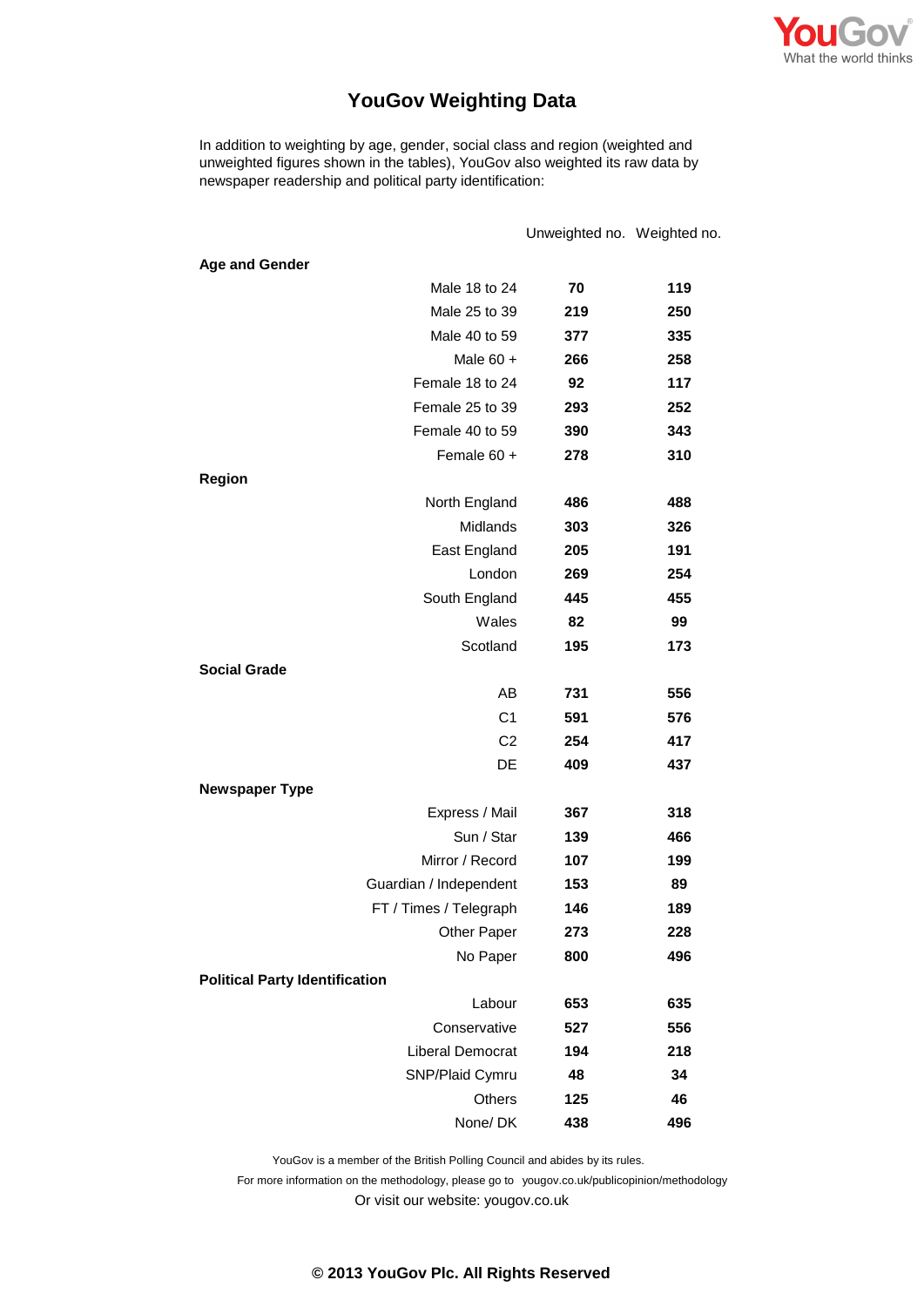|                                                                                                                                                                                                                         |                |                | <b>Voting intention</b> |                       |                |                | <b>2010 Vote</b> |                       |                | Gender   |               |                | Age            |                | <b>Social Grade</b> |                   | Newspaper<br>Readership                    |
|-------------------------------------------------------------------------------------------------------------------------------------------------------------------------------------------------------------------------|----------------|----------------|-------------------------|-----------------------|----------------|----------------|------------------|-----------------------|----------------|----------|---------------|----------------|----------------|----------------|---------------------|-------------------|--------------------------------------------|
|                                                                                                                                                                                                                         | Total          | Con            | Lab                     | Lib<br>Dem            | <b>UKIP</b>    | Con            | Lab              | Lib<br>Dem            | Male           | Female   | 18-24         | 25-39          | 40-59          | $60+$          | ABC1                | C <sub>2</sub> DE | Daily Mail / Scottish<br><b>Daily Mail</b> |
| <b>Weighted Sample</b>                                                                                                                                                                                                  | 1985           | 532            | 612                     | 168                   | 201            | 635            | 485              | 418                   | 963            | 1022     | 236           | 502            | 679            | 568            | 1131                | 854               | 273                                        |
| Unweighted Sample                                                                                                                                                                                                       | 1985           | 512            | 622                     | 153                   | 21             | 604            | 483              | 463                   | 932            | 1053     | 162           | 512            | 767            | 544            | 1322                | 663               | 316                                        |
|                                                                                                                                                                                                                         | $\%$           | $\frac{9}{6}$  | $\%$                    | $\%$                  | $\frac{9}{6}$  | $\frac{0}{0}$  | $\frac{0}{0}$    | $\%$                  | $\%$           | $\%$     | $\frac{6}{6}$ | %              | $\frac{9}{6}$  | $\%$           | $\%$                | %                 | $\frac{9}{6}$                              |
| Has the cost of stamp duty stopped you buying                                                                                                                                                                           |                |                |                         |                       |                |                |                  |                       |                |          |               |                |                |                |                     |                   |                                            |
| a property in the last five years?                                                                                                                                                                                      |                |                |                         |                       |                |                |                  |                       |                |          |               |                |                |                |                     |                   |                                            |
| Yes, I would have liked to buy a property but did not                                                                                                                                                                   | 5              | 8              | 5                       | $\overline{2}$        | 8              | $\overline{7}$ | 4                | 5                     | $\sqrt{5}$     | 5        | 3             | 8              | 6              | 4              | $\overline{7}$      | 3                 | 6                                          |
| because of the cost of stamp duty                                                                                                                                                                                       |                |                |                         |                       |                |                |                  |                       |                |          |               |                |                |                |                     |                   |                                            |
| No, I could not afford to buy a property anyway,                                                                                                                                                                        | 17             | 12             | 22                      | 13                    | 22             | 14             | 18               | 16                    | 16             | 17       | 25            | 23             | 16             | 8              | 16                  | 18                | 13                                         |
| regardless of stamp duty                                                                                                                                                                                                |                |                |                         |                       |                |                |                  |                       |                |          |               |                |                |                |                     |                   |                                            |
| No, I have bought a property in the last five years                                                                                                                                                                     | 21             | 21             | 20                      | 29                    | 13             | 21             | 22               | 23                    | 23             | 18       | 13            | 30             | 19             | 19             | 23                  | 18                | 20                                         |
| No, I have not bought a property in the last five                                                                                                                                                                       |                |                |                         |                       |                |                |                  |                       |                |          |               |                |                |                |                     |                   |                                            |
| years for some other reason (e.g. not wishing to                                                                                                                                                                        | 51             |                |                         |                       |                | 53             | 52               |                       | 49             |          | 43            |                |                |                | 49                  | 53                |                                            |
| move, not being interested in buying a property,                                                                                                                                                                        |                | 53             | 48                      | 53                    | 53             |                |                  | 50                    |                | 53       |               | 32             | 53             | 67             |                     |                   | 57                                         |
| being happy with your current home)                                                                                                                                                                                     |                |                |                         |                       |                |                |                  |                       |                |          |               |                |                |                |                     |                   |                                            |
| Not sure                                                                                                                                                                                                                | $\overline{7}$ | 5              | 5                       | $\boldsymbol{\Delta}$ | 4              | 5              | Δ                | $\overline{7}$        | $\overline{7}$ | 6        | 16            | 8              | 6              | $\overline{2}$ | 5                   | 8                 | 4                                          |
| Do you think it is or is not important for<br>politicians to be able to remember the cost of<br>basic grocery items, like a loaf of bread or a pint<br>of milk?<br>Is important - it is a good way of showing whether a |                |                |                         |                       |                |                |                  |                       |                |          |               |                |                |                |                     |                   |                                            |
| politician understands the realities of life for ordinary<br>people<br>Is not important - being able to recite the costs of<br>grocery items is not really a good test of                                               | 63<br>32       | 49<br>50       | 74<br>23                | 56<br>42              | 74<br>25       | 53<br>45       | 71<br>26         | 63<br>33              | 61<br>34       | 65<br>30 | 61<br>26      | 58<br>35       | 66<br>30       | 64<br>34       | 59<br>37            | 69<br>26          | 57<br>38                                   |
| understanding ordinary people                                                                                                                                                                                           |                |                |                         |                       |                |                |                  |                       |                |          |               |                |                |                |                     |                   |                                            |
| Don't know                                                                                                                                                                                                              | 5              | $\overline{2}$ | 3                       | $\overline{2}$        | $\overline{2}$ | $\overline{2}$ | Δ                | $\boldsymbol{\Delta}$ | 5              | 5        | 12            | $\overline{7}$ | $\overline{4}$ | $\overline{2}$ | 5                   | 5                 | 5                                          |
| Generally speaking, do you think it is or is not<br>acceptable for newspapers to criticise the<br>parents or relatives of politicians?                                                                                  |                |                |                         |                       |                |                |                  |                       |                |          |               |                |                |                |                     |                   |                                            |
| Acceptable - a politician's parents or relatives can be<br>an important influence on their thinking and it is<br>acceptable to                                                                                          | 19             | 31             | 9                       | 13                    | 32             | 31             | 11               | 11                    | 22             | 15       | 11            | 17             | 19             | 23             | 19                  | 17                | 31                                         |
| Unacceptable - politicians should be judged upon<br>their own views and beliefs, it is not acceptable to                                                                                                                | 72             | 62             | 86                      | 79                    | 58             | 62             | 84               | 80                    | 69             | 75       | 66            | 72             | 75             | 70             | 72                  | 71                | 62                                         |
| bring their parent<br>Don't know                                                                                                                                                                                        | 10             |                | 5                       | 8                     | 11             | $\overline{7}$ | 5                | 9                     | 10             | 10       | 23            | 11             | 6              | $\overline{7}$ | 8                   | 12                | 6                                          |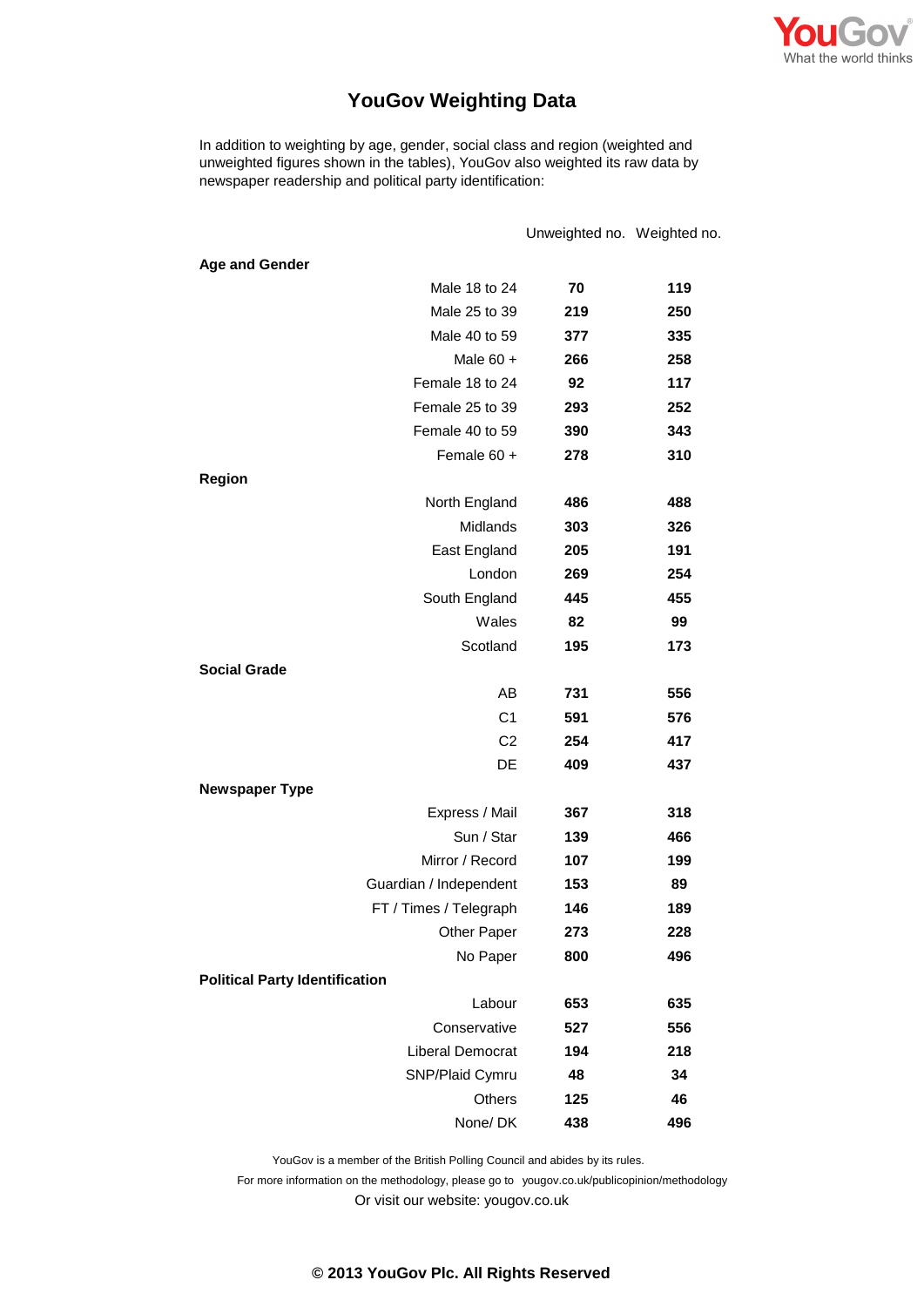|                                                                                                                                                                                                                                                                                                |                |                |                  | Region              |              |                 |
|------------------------------------------------------------------------------------------------------------------------------------------------------------------------------------------------------------------------------------------------------------------------------------------------|----------------|----------------|------------------|---------------------|--------------|-----------------|
|                                                                                                                                                                                                                                                                                                | Total          | London         | Rest of<br>South | Midlands /<br>Wales | <b>North</b> | <b>Scotland</b> |
| <b>Weighted Sample</b>                                                                                                                                                                                                                                                                         | 1985           | 254            | 645              | 425                 | 488          | 173             |
| Unweighted Sample                                                                                                                                                                                                                                                                              | 1985           | 269            | 650              | 385                 | 486          | 195             |
|                                                                                                                                                                                                                                                                                                | $\frac{0}{0}$  | $\frac{0}{0}$  | $\frac{0}{0}$    | $\frac{0}{0}$       | $\%$         | $\%$            |
| Has the cost of stamp duty stopped you buying                                                                                                                                                                                                                                                  |                |                |                  |                     |              |                 |
| a property in the last five years?                                                                                                                                                                                                                                                             |                |                |                  |                     |              |                 |
| Yes, I would have liked to buy a property but did not                                                                                                                                                                                                                                          | 5              | $\overline{7}$ | 5                | 6                   | 4            | 4               |
| because of the cost of stamp duty                                                                                                                                                                                                                                                              |                |                |                  |                     |              |                 |
| No, I could not afford to buy a property anyway,                                                                                                                                                                                                                                               | 17             | 18             | 18               | 16                  | 16           | 17              |
| regardless of stamp duty                                                                                                                                                                                                                                                                       |                |                |                  |                     |              |                 |
| No, I have bought a property in the last five years                                                                                                                                                                                                                                            | 21             | 16             | 20               | 25                  | 19           | 25              |
| No, I have not bought a property in the last five                                                                                                                                                                                                                                              |                |                |                  |                     |              |                 |
| years for some other reason (e.g. not wishing to                                                                                                                                                                                                                                               | 51             | 50             | 48               | 51                  | 55           | 50              |
| move, not being interested in buying a property,                                                                                                                                                                                                                                               |                |                |                  |                     |              |                 |
| being happy with your current home)                                                                                                                                                                                                                                                            |                |                |                  |                     |              |                 |
| Not sure                                                                                                                                                                                                                                                                                       | $\overline{7}$ | 9              | 9                | 3                   | 6            | 3               |
| Do you think it is or is not important for<br>politicians to be able to remember the cost of<br>basic grocery items, like a loaf of bread or a pint<br>of milk?<br>Is important - it is a good way of showing whether a<br>politician understands the realities of life for ordinary<br>people | 63             | 60             | 58               | 64                  | 68           | 71              |
| Is not important - being able to recite the costs of                                                                                                                                                                                                                                           |                |                |                  |                     |              |                 |
| grocery items is not really a good test of<br>understanding ordinary people                                                                                                                                                                                                                    | 32             | 35             | 34               | 33                  | 29           | 28              |
| Don't know                                                                                                                                                                                                                                                                                     | 5              | $\overline{4}$ | 8                | 3                   | 3            | $\overline{2}$  |
| Generally speaking, do you think it is or is not<br>acceptable for newspapers to criticise the<br>parents or relatives of politicians?<br>Acceptable - a politician's parents or relatives can be                                                                                              |                |                |                  |                     |              |                 |
| an important influence on their thinking and it is<br>acceptable to                                                                                                                                                                                                                            | 19             | 22             | 19               | 18                  | 17           | 17              |
| Unacceptable - politicians should be judged upon<br>their own views and beliefs, it is not acceptable to                                                                                                                                                                                       | 72             | 71             | 68               | 72                  | 74           | 78              |
| bring their parent<br>Don't know                                                                                                                                                                                                                                                               | 10             | 8              | 12               | 9                   | 9            | 6               |
|                                                                                                                                                                                                                                                                                                |                |                |                  |                     |              |                 |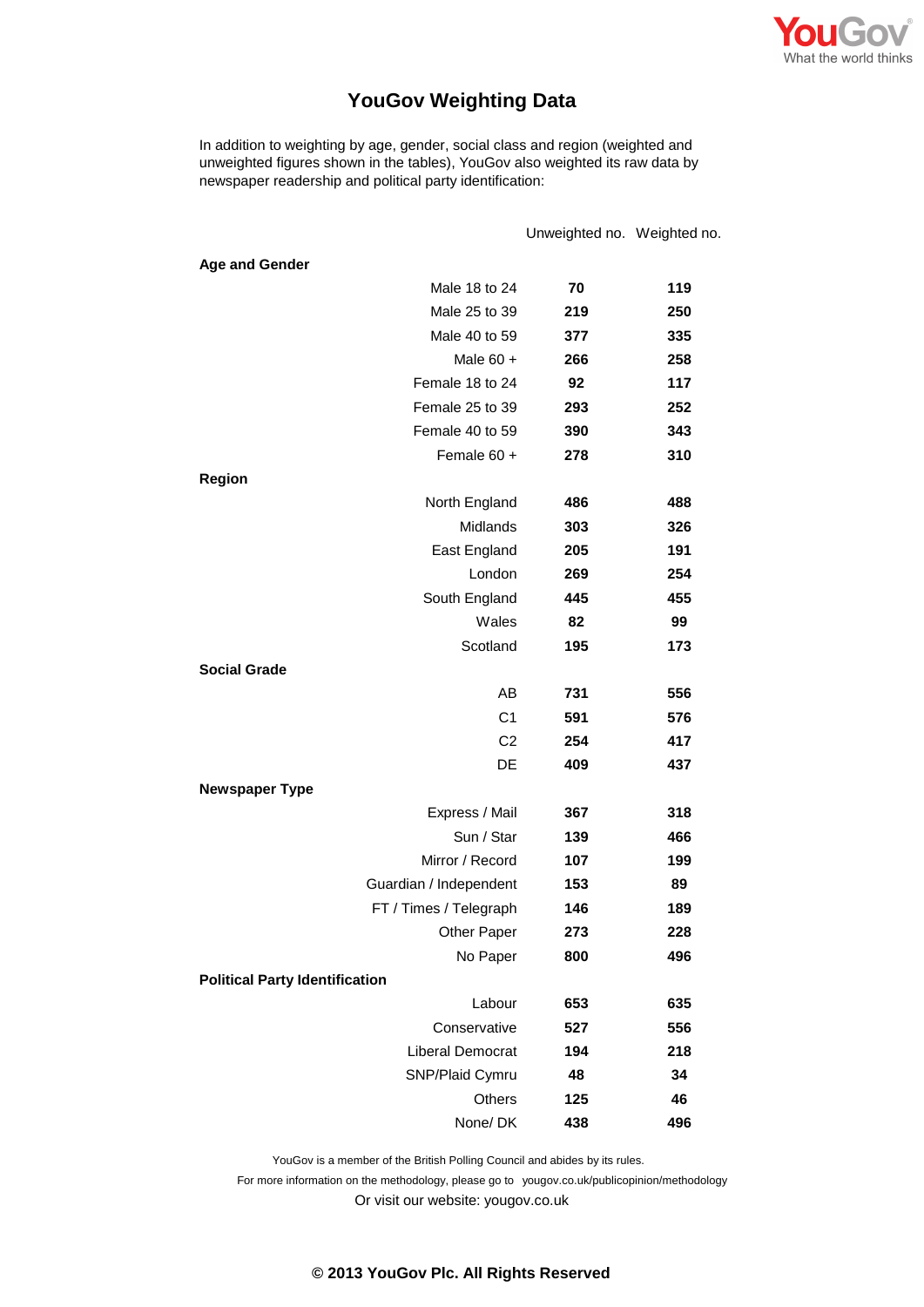|                        |       |     | <b>Voting intention</b> |            |             |     | 2010 Vote |            |      | Gender       |     |             | Age |       |           | <b>Social Grade</b> | Newspaper<br>Readership             |
|------------------------|-------|-----|-------------------------|------------|-------------|-----|-----------|------------|------|--------------|-----|-------------|-----|-------|-----------|---------------------|-------------------------------------|
|                        | Total | Con | Lab                     | Lib<br>Dem | <b>UKIP</b> | Con | Lab       | Lib<br>Dem | Male | Female 18-24 |     | 25-39 40-59 |     | $60+$ | ABC1 C2DE |                     | Daily Mail / Scottish<br>Daily Mail |
| <b>Weighted Sample</b> | 1985  | 532 | 612                     | 168        | 201         | 635 | 485       | 418        | 963  | 1022         | 236 | 502         | 679 | 568   | 1131      | 854                 | 273                                 |
| Unweighted Sample      | 1985  | 512 | 622                     | 153        | 217         | 604 | 483       | 463        | 932  | 053          | 162 | 512         | 767 | 544   | 1322      | 663                 | 316                                 |
|                        | %     | %   | %                       | %          | %           | %   | %         | %          | %    | %            | %   | %           | %   | %     | %         | %                   | %                                   |

**This week the Daily Mail published an article about Ed Miliband's father Ralph Miliband, who died in 1994**

**Ralph Miliband was a well-known Marxist professor. He came to Britain as a refugee in the second world war, fought in the Royal Navy, then became a British citizen and worked as a university professor. He had strong left-wing views.**

**Ed Miliband has spoken about his father in speeches and told of how his family taught him to be interested in politics, but has said that he has taken a different political path and that his father wouldn't have approved of everything he has done.**

**In principle, do you think it was acceptable or unacceptable for the Daily Mail to write about and criticise Ralph Miliband's views and what influence he may have had on Ed Miliband?**

| unacceptable for the Daily Mail to write about<br>and criticise Ralph Miliband's views and what<br>influence he may have had on Ed Miliband?                                                                                                                                                                                                                                                    |               |          |          |          |               |               |               |               |               |                |                |                |               |               |               |                |          |
|-------------------------------------------------------------------------------------------------------------------------------------------------------------------------------------------------------------------------------------------------------------------------------------------------------------------------------------------------------------------------------------------------|---------------|----------|----------|----------|---------------|---------------|---------------|---------------|---------------|----------------|----------------|----------------|---------------|---------------|---------------|----------------|----------|
| Acceptable<br>Unacceptable<br>Don't know                                                                                                                                                                                                                                                                                                                                                        | 26<br>65<br>9 | 44<br>49 | 10<br>83 | 24<br>69 | 38<br>55<br>6 | 41<br>50<br>9 | 13<br>81<br>6 | 17<br>75<br>8 | 29<br>65<br>6 | 23<br>65<br>12 | 21<br>62<br>16 | 26<br>62<br>11 | 24<br>68<br>8 | 29<br>64<br>7 | 28<br>63<br>8 | 23<br>67<br>11 | 42<br>50 |
| More specifically, the Daily Mail article described<br>Ralph Miliband as a "man who hated Britain"<br>and as having left an "evil legacy" because he<br>was a Marxist who opposed such institutions as<br>the monarchy, the Church of England and the<br>army. Do you think it was acceptable or<br>unacceptable for the Daily Mail to use this sort<br>of language about Ed Miliband's father? |               |          |          |          |               |               |               |               |               |                |                |                |               |               |               |                |          |
| Acceptable                                                                                                                                                                                                                                                                                                                                                                                      | 17            | 30       | 5        | 8        | 34            | 31            |               | 8             | 19            | 14             | 10             | 13             | 17            | 22            | 16            | 17             | 29       |
| Unacceptable                                                                                                                                                                                                                                                                                                                                                                                    | 72            | 58       | 90       | 84       | 57            | 56            | 88            | 85            | 73            | 72             | 74             | 74             | 75            | 68            | 74            | 70             | 60       |
| Don't know                                                                                                                                                                                                                                                                                                                                                                                      | 11            | 12       | 5        | 9        | 10            | 13            | 6             |               | 8             | 14             | 16             | 13             | 8             | 10            | 9             | 13             | 11       |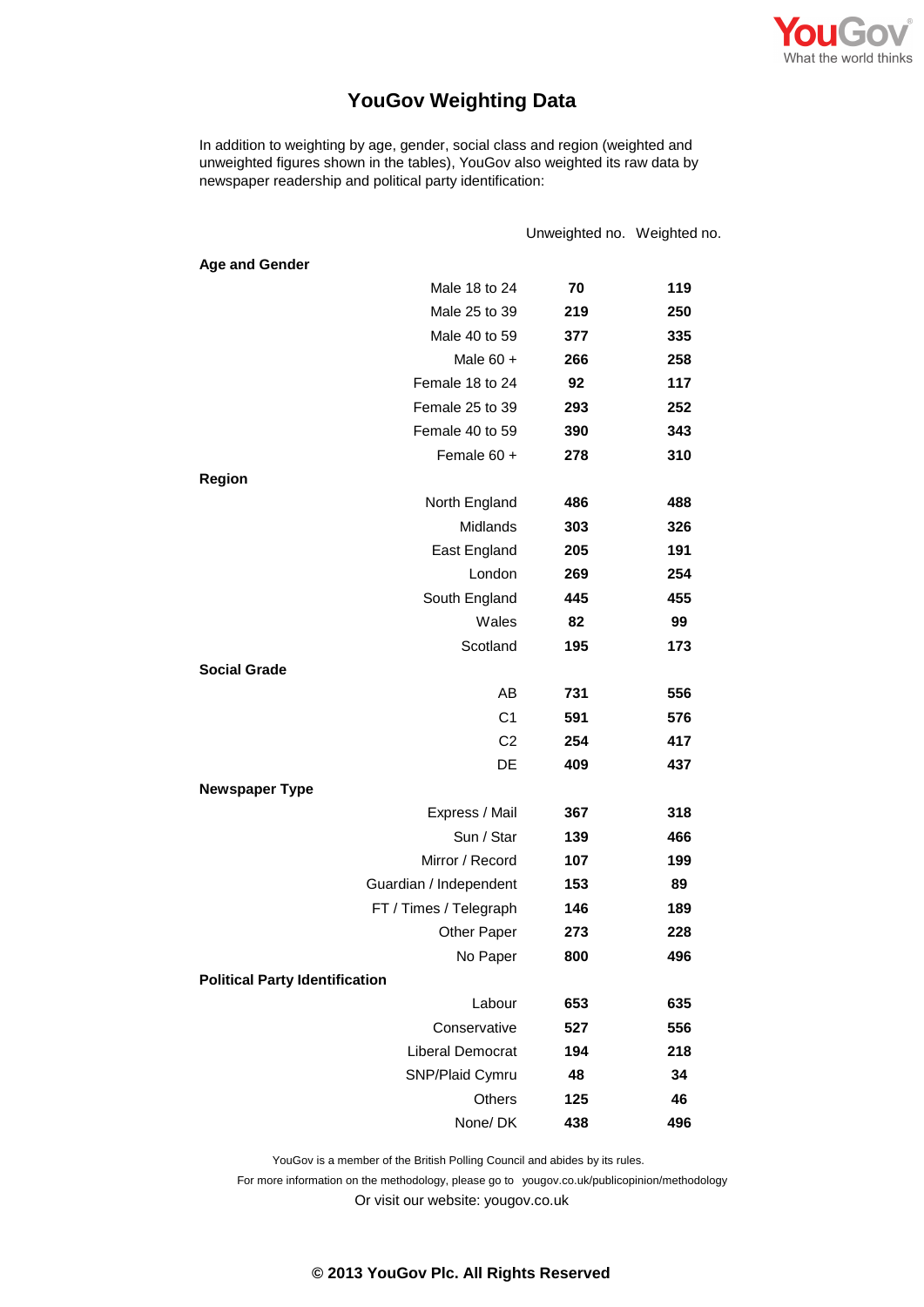|                        |              |        |                    | Region              |              |          |
|------------------------|--------------|--------|--------------------|---------------------|--------------|----------|
|                        | <b>Total</b> | London | Rest of I<br>South | Midlands /<br>Wales | <b>North</b> | Scotland |
| <b>Weighted Sample</b> | 1985         | 254    | 645                | 425                 | 488          | 173      |
| Unweighted Sample      | 1985         | 269    | 650                | 385                 | 486          | 195      |
|                        | %            | %      | %                  | %                   | %            | $\%$     |

**This week the Daily Mail published an article about Ed Miliband's father Ralph Miliband, who died in 1994**

**Ralph Miliband was a well-known Marxist professor. He came to Britain as a refugee in the second world war, fought in the Royal Navy, then became a British citizen and worked as a university professor. He had strong left-wing views.**

**Ed Miliband has spoken about his father in speeches and told of how his family taught him to be interested in politics, but has said that he has taken a different political path and that his father wouldn't have approved of everything he has done.**

**In principle, do you think it was acceptable or unacceptable for the Daily Mail to write about and criticise Ralph Miliband's views and what influence he may have had on Ed Miliband?**

> Acceptable **26** Unacceptable **65** Don't know

**More specifically, the Daily Mail article described Ralph Miliband as a "man who hated Britain"**  and as having left an "evil legacy" because h **was a Marxist who opposed such institutions as the monarchy, the Church of England and the army. Do you think it was acceptable or**  unacceptable for the Daily Mail to use this so **of language about Ed Miliband's father?**

|  | <b>26</b> 31 28 26 22 21<br><b>65</b> 58 61 66 69 73<br><b>9</b> 11 11 8 9 6 |  |
|--|------------------------------------------------------------------------------|--|
|  |                                                                              |  |

| ecause he<br>stitutions as<br>າd and the<br>e or<br>se this sort<br>her? |    |    |    |    |    |    |
|--------------------------------------------------------------------------|----|----|----|----|----|----|
| Acceptable                                                               | 17 | 18 | 20 | 18 | 14 | 8  |
| Unacceptable                                                             | 72 | 71 | 66 | 73 | 77 | 82 |
| Don't know                                                               | 11 | 11 | 14 | 9  | 9  | 10 |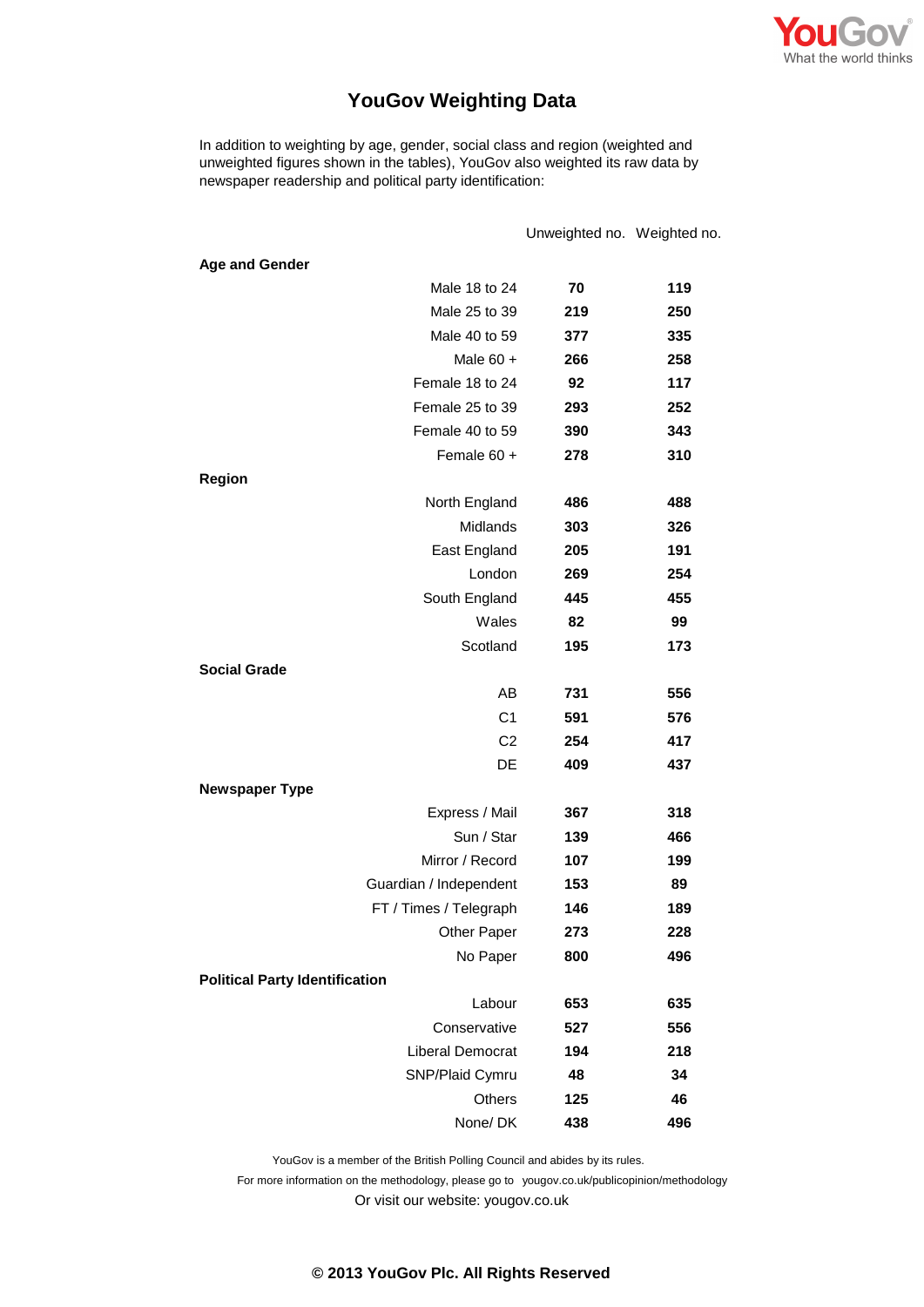|                                                                                                                                                                                                                              |                |                |               | <b>Voting intention</b>                   |                |                | <b>2010 Vote</b> |                           |               | Gender         |                |                | Age                         |                | <b>Social Grade</b> |                   | Newspaper<br>Readership                    |
|------------------------------------------------------------------------------------------------------------------------------------------------------------------------------------------------------------------------------|----------------|----------------|---------------|-------------------------------------------|----------------|----------------|------------------|---------------------------|---------------|----------------|----------------|----------------|-----------------------------|----------------|---------------------|-------------------|--------------------------------------------|
|                                                                                                                                                                                                                              | Total          | Con            | Lab           | Lib<br>Dem                                | <b>UKIP</b>    | Con            | Lab              | Lib<br>Dem                | Male          | Female         | 18-24          | 25-39          | 40-59                       | $60+$          | ABC1                | C <sub>2</sub> DE | Daily Mail / Scottish<br><b>Daily Mail</b> |
| <b>Weighted Sample</b>                                                                                                                                                                                                       | 1985           | 532            | 612           | 168                                       | 201            | 635            | 485              | 418                       | 963           | 1022           | 236            | 502            | 679                         | 568            | 1131                | 854               | 273                                        |
| Unweighted Sample                                                                                                                                                                                                            | 1985           | 512            | 622           | 153                                       | 217            | 604            | 483              | 463                       | 932           | 1053           | 162            | 512            | 767                         | 544            | 132                 | 663               | 316                                        |
|                                                                                                                                                                                                                              | $\%$           | %              | $\frac{0}{0}$ | $\%$                                      | $\%$           | $\%$           | $\%$             | %                         | %             | %              | $\%$           | $\%$           | $\%$                        | %              | %                   | $\%$              | $\%$                                       |
| have read or heard about Ralph<br>Miliband over the last few days<br>ur party conference, do you think<br>vn politics are or are not similar<br>ather?                                                                       |                |                |               |                                           |                |                |                  |                           |               |                |                |                |                             |                |                     |                   |                                            |
| ugh Ed Miliband's political views are<br>very similar to those of his father                                                                                                                                                 | 15             | 35             | 3             | $\overline{7}$                            | 27             | 34             | 4                | 5                         | 19            | 12             | 13             | 12             | 12                          | 23             | 19                  | 11                | 31                                         |
| ugh Ed Miliband's political views are                                                                                                                                                                                        | 50             | 34             | 74            | 59                                        | 34             | 32             | 68               | 65                        | 53            | 47             | 48             | 47             | 54                          | 48             | 50                  | 50                | 41                                         |
| ways different to those of his father<br>Don't know                                                                                                                                                                          | 35             | 30             | 22            | 34                                        | 39             | 34             | 28               | 30                        | 28            | 41             | 39             | 40             | 34                          | 29             | 31                  | 39                | 28                                         |
|                                                                                                                                                                                                                              |                |                |               |                                           |                |                |                  |                           |               |                |                |                |                             |                |                     |                   |                                            |
| Miliband was right or wrong to<br>Daily Mail about their treatment<br>d to demand a right of reply?<br>Ed Miliband was right to complain<br>Ed Miliband was wrong to complain<br>Don't know<br>he Daily Mail's claims about: | 78<br>11<br>11 | 74<br>18<br>9  | 90<br>5<br>6  | 87<br>$\boldsymbol{7}$<br>$6\phantom{1}6$ | 67<br>23<br>10 | 70<br>19<br>11 | 88<br>6<br>6     | 90<br>$\overline{4}$<br>6 | 79<br>13<br>9 | 78<br>10<br>12 | 74<br>10<br>16 | 77<br>11<br>12 | 82<br>$\boldsymbol{9}$<br>9 | 77<br>14<br>9  | 79<br>11<br>10      | 78<br>11<br>11    | 71<br>19<br>10                             |
| and how Ed Miliband has<br>em, has this made you view Ed<br>ositively, more negatively, or<br>lifference?                                                                                                                    |                |                |               |                                           |                |                |                  |                           |               |                |                |                |                             |                |                     |                   |                                            |
| ne view Ed Miliband more positively                                                                                                                                                                                          | 26             | $\overline{7}$ | 49            | 31                                        | 14             | 12             | 43               | 33                        | 27            | 24             | 27             | 27             | 28                          | 21             | 27                  | 24                | 15                                         |
| e view Ed Miliband more negatively                                                                                                                                                                                           | 5              | 10             | 2             | $\overline{4}$                            | 5              | $\overline{7}$ | $\overline{2}$   | $\overline{2}$            | 6             | 3              | $\overline{7}$ | 5              | $\overline{4}$              | $\overline{4}$ | 6                   | 3                 | $\overline{7}$                             |
| erence - I had a positive view of Ed<br>Miliband and still do                                                                                                                                                                | 16             | 6              | 32            | 12                                        | 5              | 4              | 33               | 15                        | 14            | 17             | 15             | 15             | 16                          | 17             | 14                  | 18                | 10                                         |
| difference - I did not have a positive<br>view of Ed Miliband and still don't                                                                                                                                                | 42             | 71             | 8             | 46                                        | 70             | 72             | 13               | 38                        | 44            | 39             | 23             | 36             | 42                          | 54             | 43                  | 40                | 59                                         |
| Don't know                                                                                                                                                                                                                   | 12             | 6              | 9             | $\overline{7}$                            | 6              | 6              | 9                | 12                        | 9             | 16             | 28             | 17             | 10                          | 4              | 10                  | 15                | 8                                          |
| Daily Mail should or should not<br>e language they used about                                                                                                                                                                |                |                |               |                                           |                |                |                  |                           |               |                |                |                |                             |                |                     |                   |                                            |
| Should apologise                                                                                                                                                                                                             | 69             | 55             | 89            | 78                                        | 52             | 54             | 86               | 82                        | 70            | 69             | 67             | 68             | 74                          | 65             | 68                  | 71                | 57                                         |
| Should not apologise                                                                                                                                                                                                         | 19             | 32             | 6             | 16                                        | 34             | 32             | 9                | 9                         | 21            | 17             | 15             | 18             | 17                          | 22             | 19                  | 18                | 31                                         |
| Don't know                                                                                                                                                                                                                   | 12             | 13             | 5             | 6                                         | 14             | 14             | 6                | 9                         | 10            | 14             | 18             | 13             | 8                           | 13             | 13                  | 11                | 12                                         |

From what you have read or hear **Miliband and Ed Miliband over the last few days** and at the Labour party conferen **Ed Miliband's own politics are or to those of his father?**

It sounds as though Ed Miliband's political very similar to the very similar to the political views and very similar to the metal views of  $\frac{1}{2}$ It sounds as though Ed Miliband's in many ways different to the

**Do you think Ed Miliband was right** complain to the Daily Mail about of his father, and to demand a rig

**Thinking about the Daily Mail's class Ralph Miliband and how Ed Miliband** responded to them, has this mad **Miliband more positively, more negatively has it made no difference?**

Has made me view Ed Milibar Has made me view Ed Miliband Has made no difference - I had a p Has made no difference - I did not<br>view of Ed Milib

**Do you think the Daily Mail should** apologise for the language they **u Ralph Miliband?**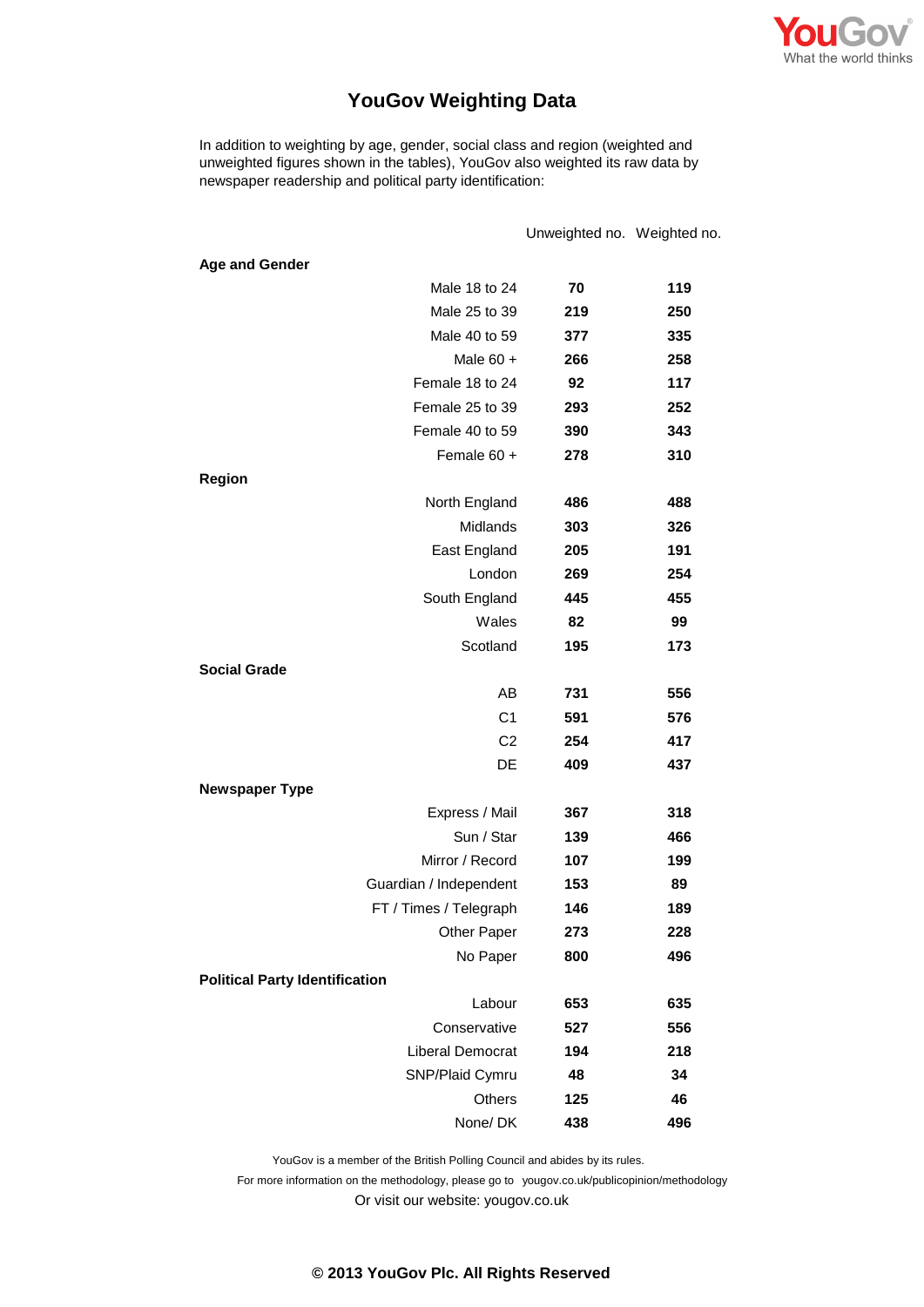|                        |              |        |                    | Region              |              |          |
|------------------------|--------------|--------|--------------------|---------------------|--------------|----------|
|                        | <b>Total</b> | London | Rest of I<br>South | Midlands /<br>Wales | <b>North</b> | Scotland |
| <b>Weighted Sample</b> | 1985         | 254    | 645                | 425                 | 488          | 173      |
| Unweighted Sample      | 1985         | 269    | 650                | 385                 | 486          | 195      |
|                        | %            | %      | %                  | $\%$                | $\%$         | $\%$     |

14 18 16 13 12 52 44 50 54 57 35 38 33 33 31

 19 24 31 36 5 6 5 2 4 14 14 21 14 44 46 36 38 17 11 11 8

**From what you have read or heard about Ralph Miliband and Ed Miliband over the last few days and at the Labour party conference, do you think Ed Miliband's own politics are or are not similar to those of his father?**

It sounds as though Ed Miliband's political views are very similar to those of his father **<sup>15</sup>** It sounds as though Ed Miliband's political views are is as though Ed Millbarto Spoilted Views are<br>in many ways different to those of his father<br>Don't know 35 Don't know

**Do you think Ed Miliband was right or wrong to complain to the Daily Mail about their treatment of his father, and to demand a right of reply?**

| Ed Miliband was right to complain             | 78 | 79 | 71 |    | 85 | 87             |
|-----------------------------------------------|----|----|----|----|----|----------------|
| Ed Miliband was wrong to complain             | 11 | 12 | 16 | 12 | 6  | $\overline{7}$ |
| Don't know                                    | 11 | 9  | 13 | 11 | 9  |                |
| Thinking about the Daily Mail's claims about  |    |    |    |    |    |                |
| Ralph Miliband and how Ed Miliband has        |    |    |    |    |    |                |
| responded to them, has this made you view Ed  |    |    |    |    |    |                |
| Miliband more positively, more negatively, or |    |    |    |    |    |                |

#### **has it made no difference?**

Has made me view Ed Miliband more positively **26** Has made me view Ed Miliband more negatively **5** Has made no difference - I had a positive view of Ed Miliband and still do **<sup>16</sup>** Has made no difference - I did not have a positive view of Ed Miliband and still don't **<sup>42</sup>** Don't know **12**

#### **Do you think the Daily Mail should or should not apologise for the language they used about Ralph Miliband?**

| Should apologise     | 69 | 68 |  |  |
|----------------------|----|----|--|--|
| Should not apologise | 19 | 18 |  |  |
| Don't know           |    | 14 |  |  |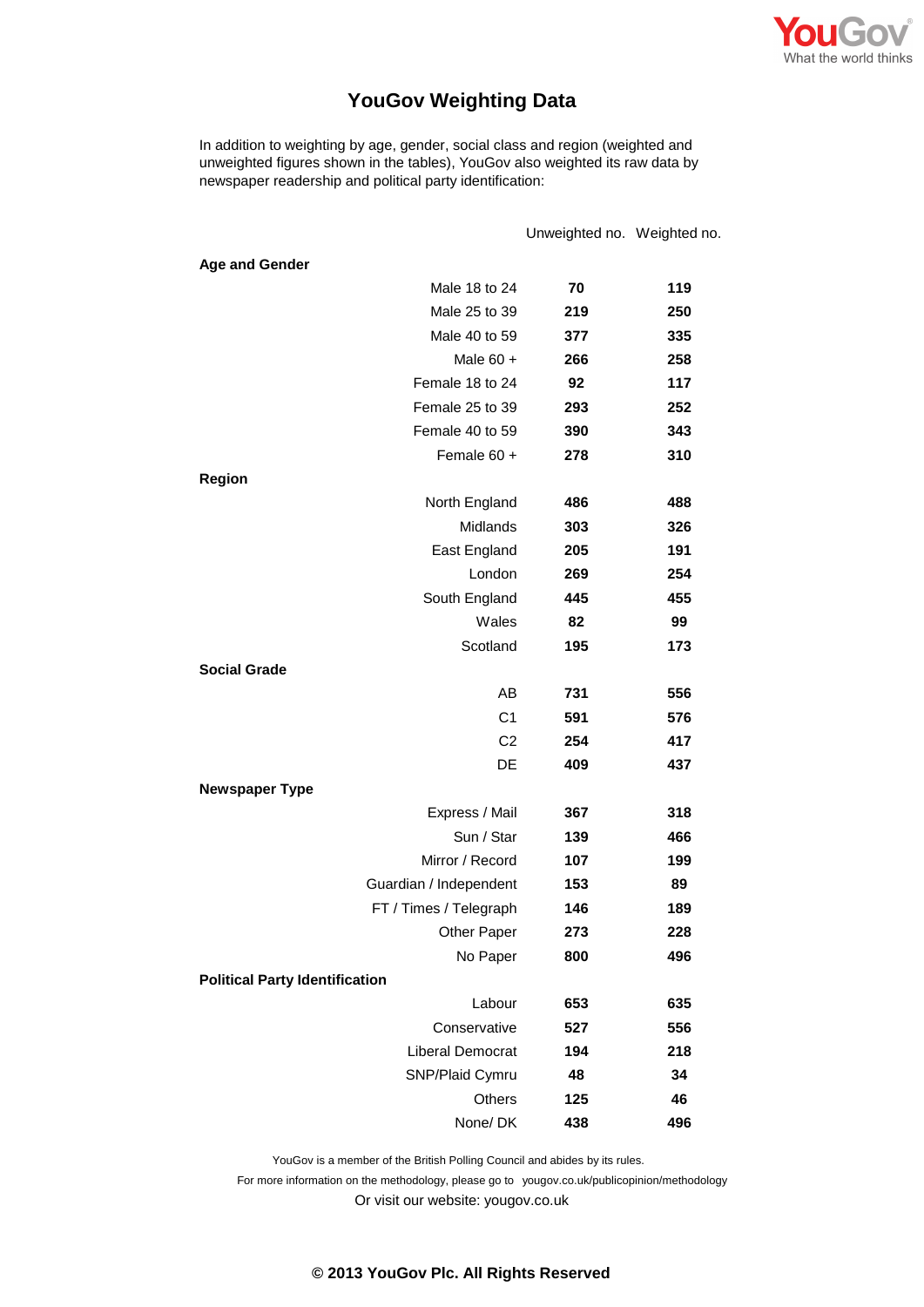|                                                                                                                             |              |     | <b>Voting intention</b> |            |             |     | 2010 Vote |            |      | Gender        |                   | Age |     |       | <b>Social Grade</b> |     | Newspaper<br>Readership             |
|-----------------------------------------------------------------------------------------------------------------------------|--------------|-----|-------------------------|------------|-------------|-----|-----------|------------|------|---------------|-------------------|-----|-----|-------|---------------------|-----|-------------------------------------|
|                                                                                                                             | <b>Total</b> | Con | Lab                     | Lib<br>Dem | <b>UKIP</b> | Con | Lab       | Lib<br>Dem | Male | <b>Female</b> | 18-24 25-39 40-59 |     |     | $60+$ | ABC1 C2DE           |     | Daily Mail / Scottish<br>Daily Mail |
| <b>Weighted Sample</b>                                                                                                      | 1985         | 532 | 612                     | 168        | 201         | 635 | 485       | 418        | 963  | 1022          | 236               | 502 | 679 | 568   | 1131                | 854 | 273                                 |
| <b>Unweighted Sample</b>                                                                                                    | 1985         | 512 | 622                     | 53         | 21          | 604 | 483       | 463        | 932  | 1053          |                   |     | 767 | 544   | 322                 | 663 | 316                                 |
|                                                                                                                             | %            | %   | %                       | $\%$       | %           | %   | %         | %          | %    | %             | %                 | %   | %   | $\%$  | %                   | %   | %                                   |
| Which of the following best reflects your view?                                                                             |              |     |                         |            |             |     |           |            |      |               |                   |     |     |       |                     |     |                                     |
| The Daily Mail's attack on Ed Miliband's father is an<br>example of why the press needs stricter controls<br>and regulation | 31           | 18  | 48                      | 40         | 18          | 17  | 46        | 40         | 32   | 29            | 33                | 33  | 31  | 28    | 29                  | 33  | 22                                  |
| The Daily Mail's attack on Ed Miliband's father may<br>have been unacceptable, but it shouldn't be used as                  | 50           | 64  | 42                      | 43         | 63          | 62  | 41        | 46         | 51   | 49            | 40                | 49  | 51  | 54    | 54                  | 46  | 59                                  |
| an excuse to restrict the freedom of the press                                                                              |              |     |                         |            |             |     |           |            |      |               |                   |     |     |       |                     |     |                                     |
| Neither                                                                                                                     | 10           | 14  | 6                       | 8          | 12          | 15  |           | 8          | 12   | 8             | 9                 | 7   | 12  | 12    | 11                  | 10  | 12                                  |
| Don't know                                                                                                                  | 9            |     | 4                       | 10         | ⇁           | 6   | 6         | 6          | 5    | 13            | 18                | 11  |     | 6     | $\overline{ }$      | 12  |                                     |